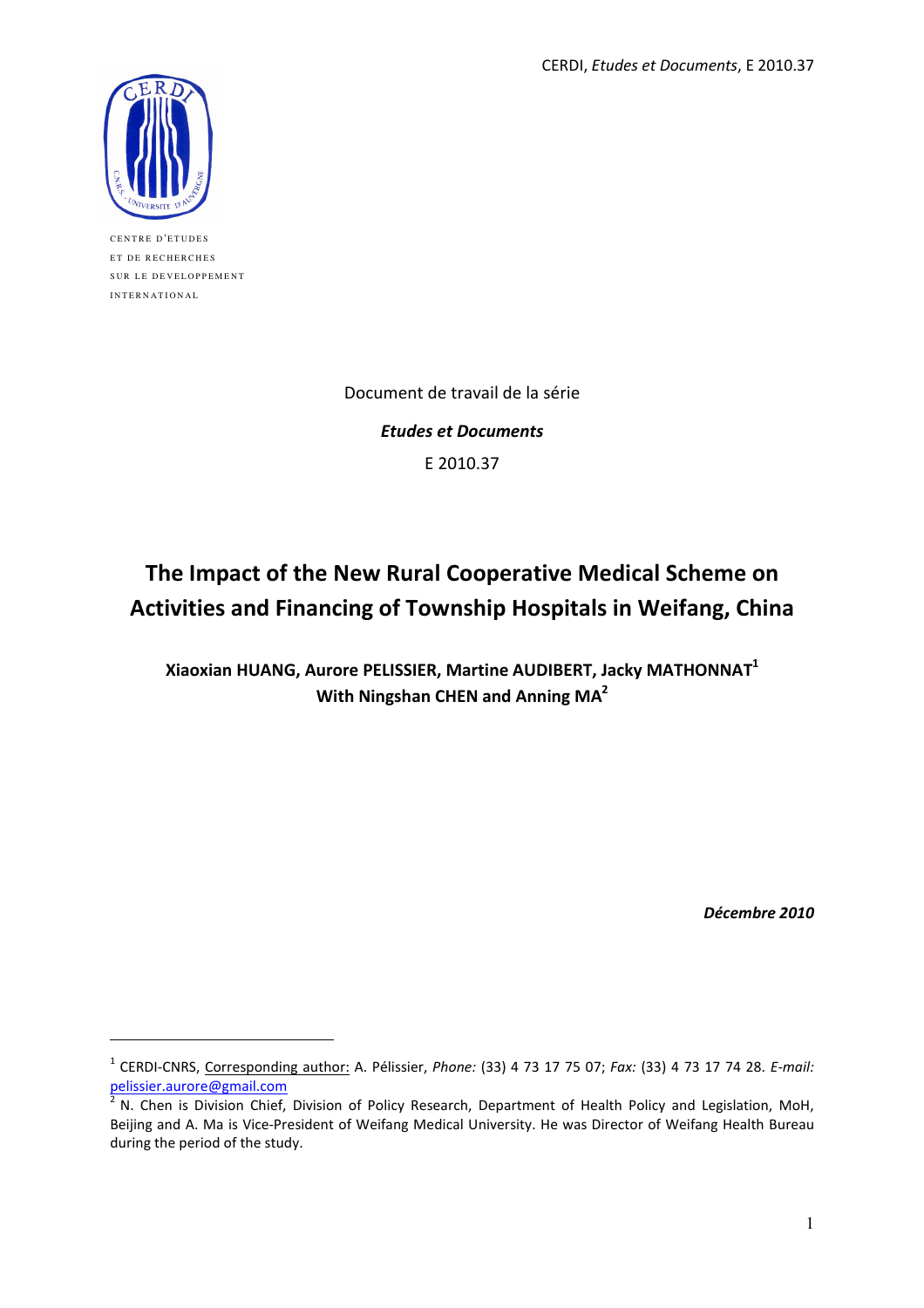# **Acknowledgements**

This study is part of a research program in collaboration with the Weifang Health Bureau and the Weifang Medical University in Shandong Province, PR of China.

The authors want to thank warmly the Embassy of France in Beijing, more specifically Elvire Aronica, Adviser, Director of the Bureau of Socials Affairs and Amélie Darras, Program Officer, as well as the University of Auvergne for their financial support.

We would like also to express our deep thanks to the staff of the Weifang Health Bureau, of the township hospitals included in our sample, to our colleagues and to the master and PhD students of the Medical University of Weifang for their excellent collaboration during the whole project and the very fruitful discussions and stimulating exchanges that we had throughout this research. We are also grateful to J. Aker, E. Sadoulet, J-C. Berthélemy, C. Ebeke and S. Marchand for their helpful comments.

This Working Paper is the companion of two others: on (i) the determinants of inpatients and outpatients activities and (ii) of efficiency of preventive and curative activities of township hospitals.

A general report regarding the whole research describes more extensively the activities and financing of township hospitals, their individual situation, and includes a set of policy oriented recommendations with numerous statistical data. It is available in English and in Chinese language.

The methodology and the results of this research have been discussed with the Weifang Health Bureau, the Weifang Medical University and the CERDI, and presented in several international forums. But the authors alone are responsible for the content of this paper.

Jacky Mathonnat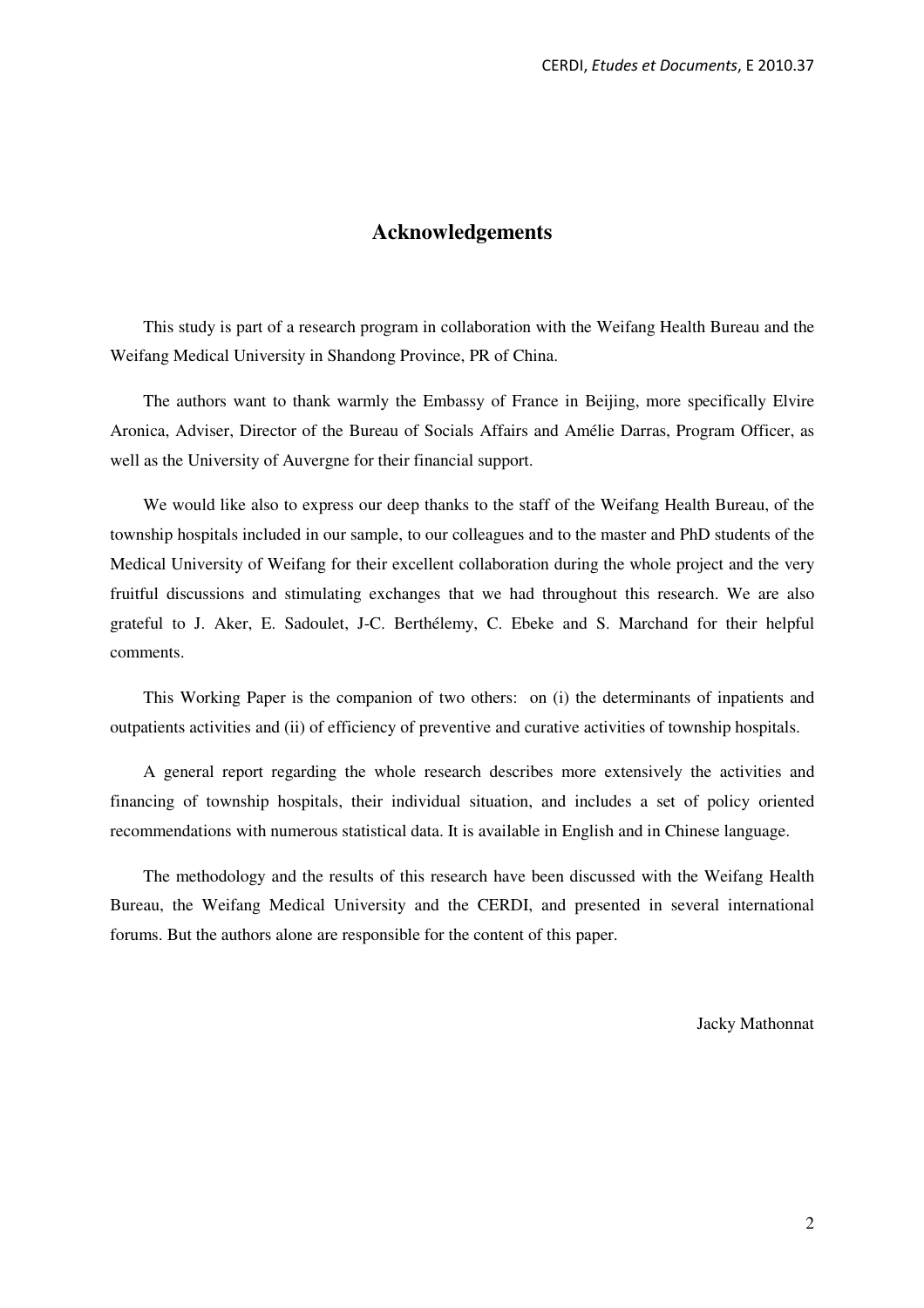# **Abstract**

Since 2003, the New Rural Cooperative Medical Scheme is gradually implemented in China, in order first, to increase access of the poor to health services, reduce out-of-pocket expenditures and avoid catastrophic health expenditures and second to re-oriented patient to township hospitals. The paper estimates the impact of the New Rural Cooperative Medical Scheme on a sample of 24 township hospitals of Weifang prefecture (Shandong province), using a generalized form of differences-indifferences model on longitudinal data over the period 2000-2008. The estimations conclude to the significant and positive impact of the New Rural Cooperative Medical Scheme on inpatient activities and on the bed occupancy rate, and to the significant and negative impact on the average length of stay. As expected, the impact on inpatient activities is higher in poor areas than in non poor ones and the marginal impact is decreasing over time.

*JEL Classification:* G22, I1, I38, O12. *KEY WORDS:* China, New Rural Cooperative Medical Scheme, Impact analysis, Township Hospitals.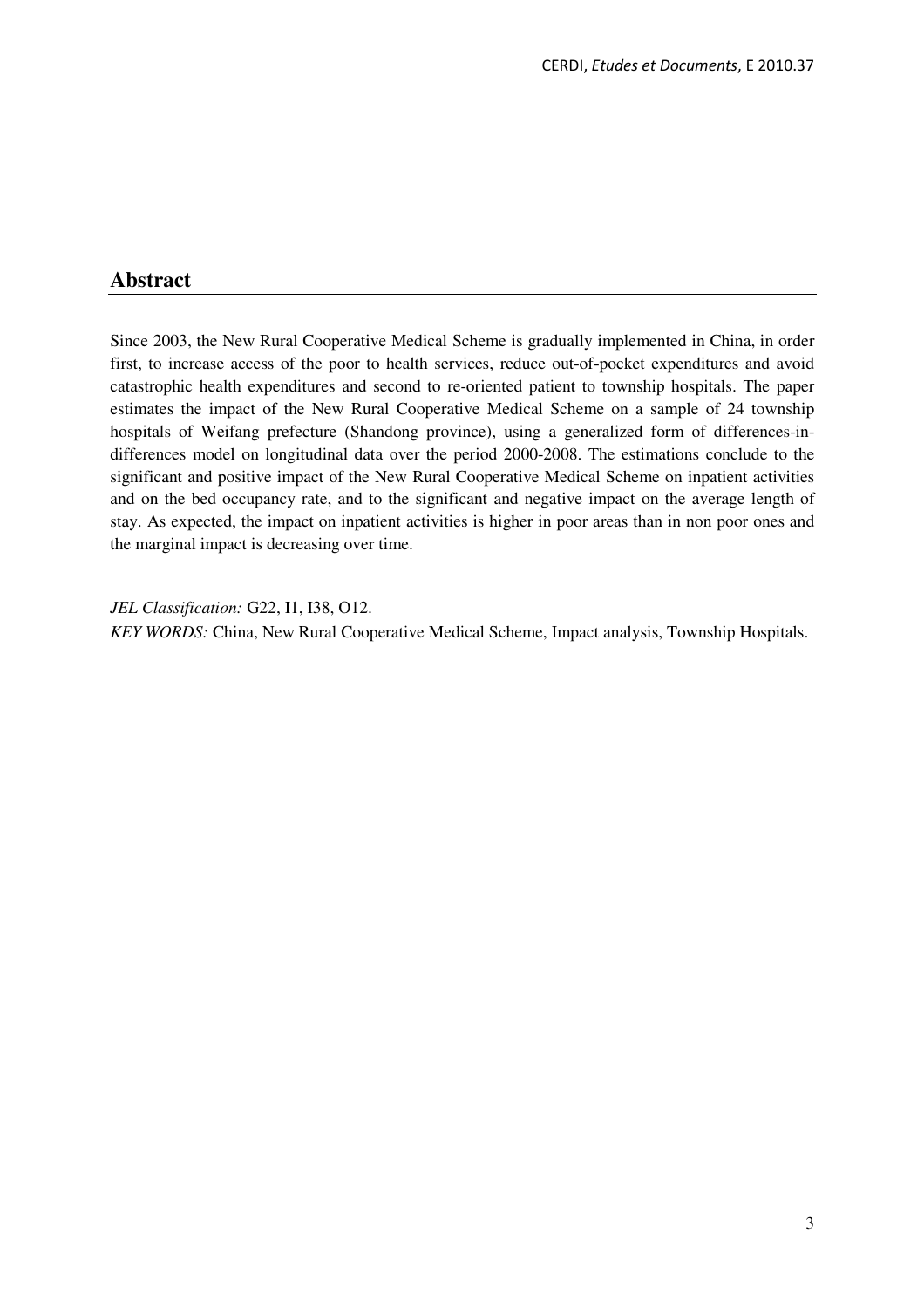#### **1 Introduction**

 $\overline{a}$ 

Two important links of the Chinese rural health insurance system are at the origin of this paper: the **New Rural Cooperative Medical System** (NRCMS) and the **township hospitals** (THs).

Since the beginning of the  $21<sup>st</sup>$  century, China is committed into vast social reforms, particularly addressed to the rural population. In 2003, this surge is expressed by the beginning of the implementation of a new health insurance system for the rural population: the NRCMS. During the Tenth National People's Congress on March 2007, the Prime Minister Wen Jiabao confirmed the strong commitment of the Government to develop quickly health insurance in rural areas. Taking into account the evolution of health insurance system since 1950s as well as the specific role accorded to THs<sup>3</sup>, two objectives were assigned to the reform. On the one hand, the reform of the insurance system targets to improve rural people's access to health care and to reduce financial burden caused by the cost of health services On the other hand, the reform also aims to enforce the performance of THs, by re-orientating patients to THs rather than to county hospitals (Weifang Health Bureau).

The choice of TH as the object of this study is relevant for three reasons. First, they are a target of the NRCMS. Second, they serve mainly rural residents who are also a target of NRCMS reform. This constructs a straight linkage between the insurer (NRCMS) and the service provider (THs). Finally, NRCMS aims at increasing the rural population's access to basic medical services, and the THs play an important role in delivering this kind of services beside village health stations. THs are also the first referral facilities above village health stations and the first one to deliver general surgical services, before county level. By studying the impact of the implementation of NRCMS on the activities, efficiency and financial structure of THs, it permits to measure the distance between political expectation and practical results and thus gives inspiration for future health and social policy orientation.

In order to asses this objective, the paper is organized in 6 sections. Section 2 describes the context in which the NRCMS was implemented in Weifang prefecture. Based on a longitudinal survey, sections 3 and 4 respectively present the data and the methodology. Results are listed in Section 5 and discussions and conclusion end the paper in section 6.

 $3$  For more details about the evolution of the health care system in China, please see: Eggleston *et al.* (2008), Hillier and Shen (1996), Hsiao (1984, 1995), Liu *et al.* (1996), Liu *et al.* (2003), World Bank (1997, 2009) and Yip and Hsiao (2008).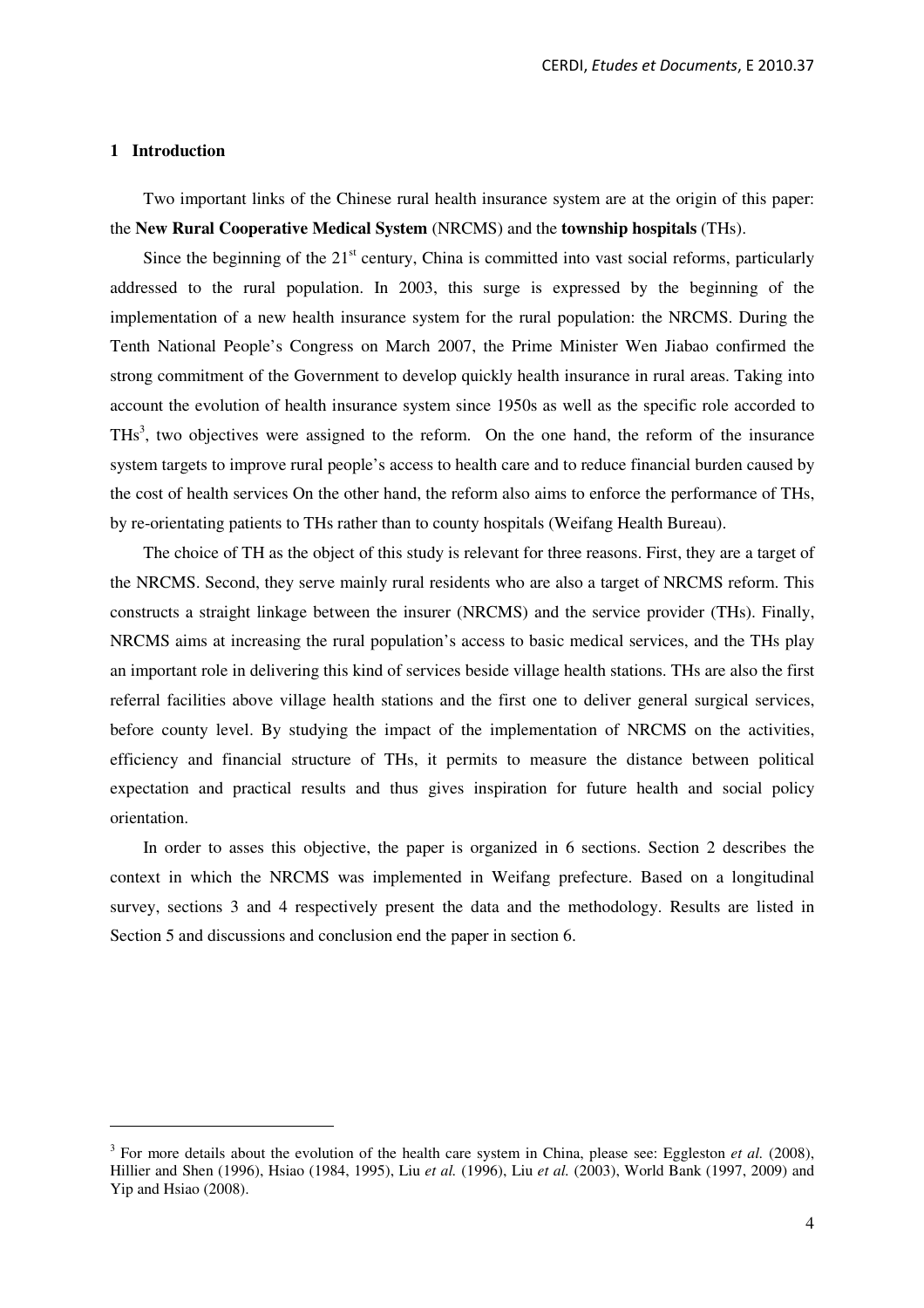#### **2 Background of the NRCMS reform in Weifang**

Weifang is a city-prefecture of Shandong province located in the northeast of China. It is composed of 16 county-level administrative divisions<sup>4</sup>. These counties have jurisdiction over 148 townships (or districts) and 9285 villages. The total population is 8.5 million, in which 6.22 million are rural population, accounting for 73% of total. In terms of health infrastructures, there are 6384 health facilities, including 61 county-or-above-level hospitals and 194 THs (Weifang Health Bureau).

The reform proceeds in a gradual way in rural areas since 2003. At the initial stage, the Weifang government has chosen some pilots counties, each of them selecting a number of townships for applying the reform. New counties and townships were involved into the reform in the following years. Until 2006, all the municipalities and counties in Weifang are eligible to the insurance reform. In 2010, 99% of the rural households are involved into the NRCMS (Weifang Health Bureau).

As each county can modulate the NRCMS, the insurance system in Weifang possesses its own characteristics.

First, contribution was 10 Yuans per person in 2003 and gradually rose to 25 Yuans by 2009. Correspondingly, local and central governments' subsidies increased from 20 Yuans to 40 Yuans per person respectively. The total contribution reached 105 Yuans per person by 2009. Once individual's contributions collected, the subsidies from local and central governments are allocated in accordance with the number of participates. At the initial stage, funds are divided into two accounts: a personal medical saving account (MSA) for outpatient spending and a mutual assistant fund for expenditures on more complicated treatments (such as the treatment for chronic diseases or hospitalization). However, since 2009, the accounts are pooled at county level and then split into outpatient fund and hospitalization fund. The first one accounts for about 30% of the total funds while the second one represents 67%. The rest 3% is set as a risk fund.

Second, the reimbursement process is quite complex. Deductibles, caps and co-insurance ratios are specified for expenditures at different health facilities level. As treatment costs at lower level hospitals are cheaper than at higher level ones, the insurance is much more generous for the use of health service at lower-level hospitals. Precisely, the deductible is set at 100 to 300 Yuans for the consultation at first-level hospital (corresponding to TH), 400 to 600 Yuans at second-level hospitals, and 1500 Yuans at third-level hospitals. The cap is 40,000 Yuans per person per year whatever health facilities. The co-insurance for hospitalization is 60 to 70% at first-level hospital. For higher level hospitals, co-insurance rate changes according to total expenditure and is generally less than 60% if expenditures are lower than 5000 Yuans. The reimbursement for outpatient is confined to the consultation at first-level hospitals or health stations and reimbursement ratio is set around 20%

 $\overline{a}$ 

<sup>&</sup>lt;sup>4</sup> They are composed of four districts, six cities, two counties, three development zones and one economic zone.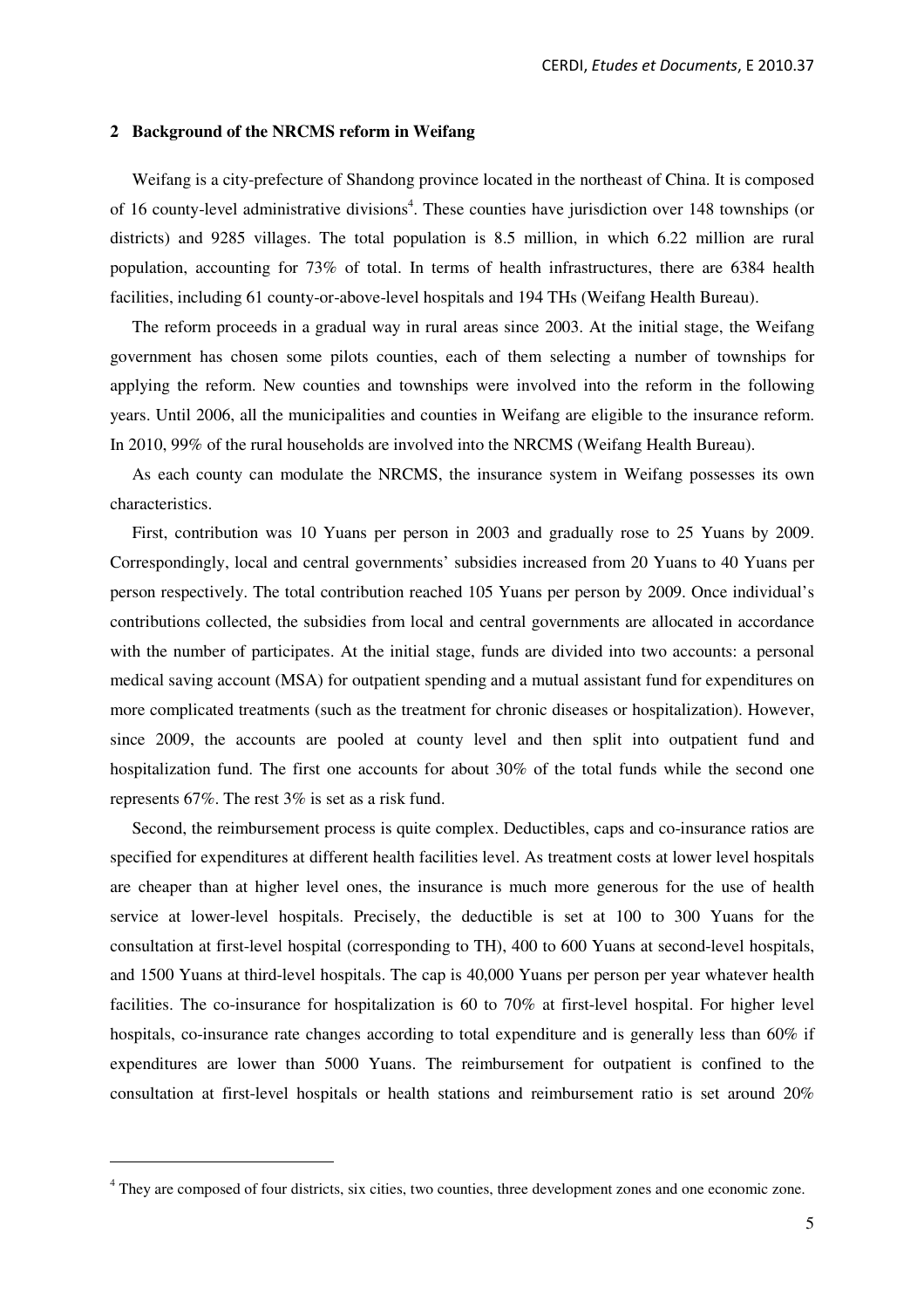(Weifang Health Bureau). In 2009, the share of reimbursement in total health expenditure in Weifang was around 35%.

Third, several measures are adopted as incentives to join the insurance scheme. For example, an annual free health exam is organized for the insured whose have not used the insurance during the covered year. An office of NRCMS is set inside of the TH to perform the reimbursement on the spot. Before 2008, the insured need to seek the medical consultation at designated hospitals. However, great discrepancy in the quality of services offered by designated and non designated hospitals in some townships makes households bypass the former at the expense of giving up insurance reimbursement. In return, they are reluctant to continue the adherence due to the lack of benefits obtained from the insurance. Since 2008, the rule of designated hospitals is released. The patient can choose any hospital inside of the county and get the reimbursement, leading to some kind of competition among hospitals.

# **3 Data**

# *3.1 The dataset*

This study uses an original dataset, built from a survey conducted in collaboration with the Studies and Researches Center in International Development (CERDI) of Auvergne University, the Weifang Health Bureau, and the Medical University of Weifang. It is a longitudinal survey covering the period from 2000 to 2008 for Weifang prefecture and containing 24 THs randomly selected and belonging to 6 counties. The NRCMS is implemented gradually among the sample, from 2003 to 2006 (Fig.1).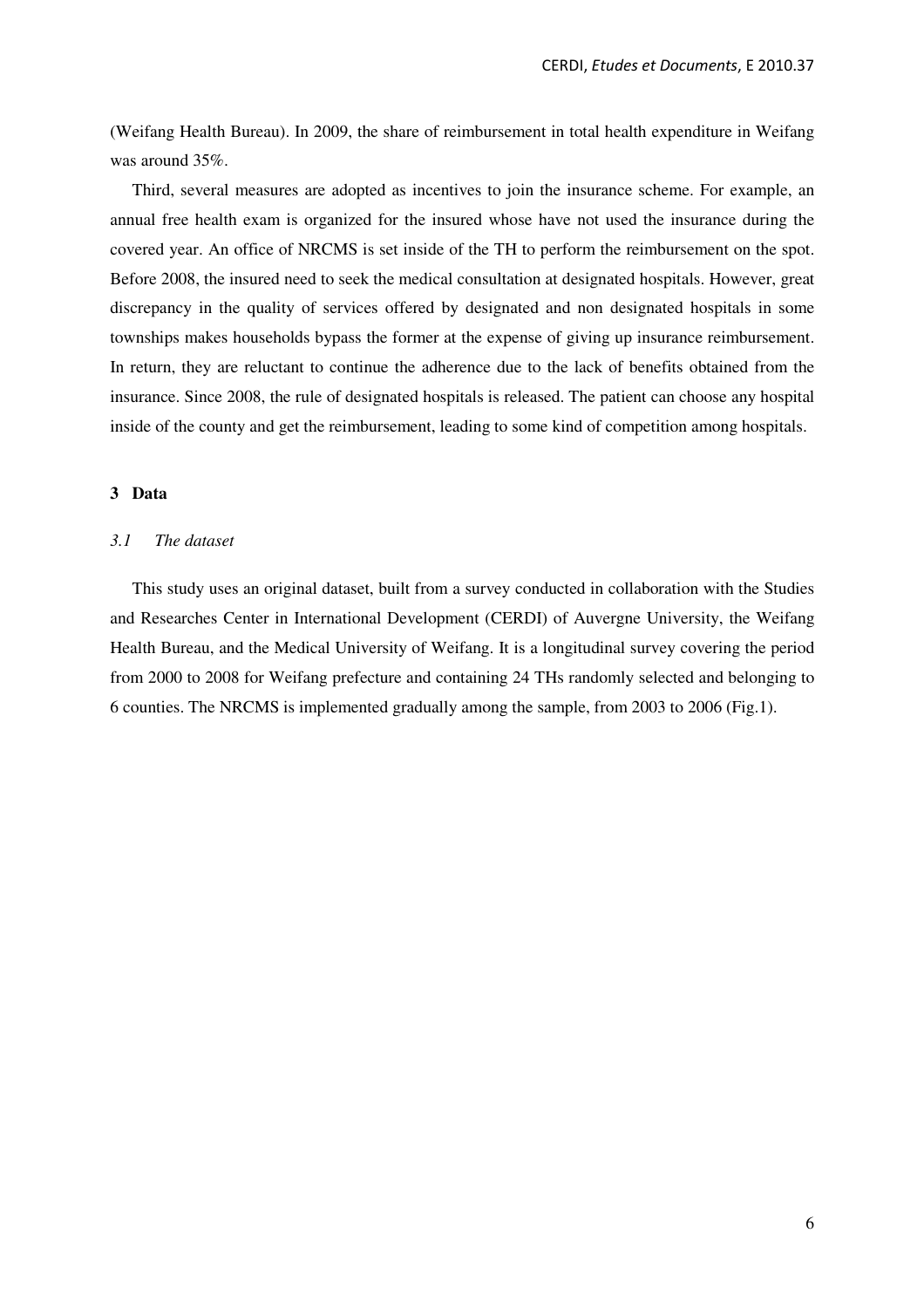| County              | Township         | 2000 | 2001 | 2002 | 2003 | 2004 | 2005         | 2006                      | 2007                      | 2008                      |
|---------------------|------------------|------|------|------|------|------|--------------|---------------------------|---------------------------|---------------------------|
|                     | Jin Zhongzi      |      |      |      |      |      |              |                           | X                         | X                         |
|                     | Guan Gong Zhen   |      |      |      |      |      |              | X                         | X                         | $\mathbf X$               |
|                     | Jingshi          |      |      |      |      |      |              | $\overline{\textbf{X}}$   | X                         | $\boldsymbol{\mathrm{X}}$ |
| Anqui (2003)        | Lin Wu           |      |      |      |      |      |              | X                         | X                         | $\mathbf X$               |
|                     | Wu Shan Zhen     |      |      |      |      |      |              | $\bf X$                   | X                         | $\mathbf X$               |
|                     | Xin An           |      |      |      |      |      |              | $\overline{X}$            | X                         | $\mathbf X$               |
|                     | Zhe Shan Zhen    |      |      |      |      |      |              | $\bf X$                   | X                         | $\mathbf X$               |
| Changyi             | Liu Tan          |      |      |      |      |      |              |                           | X                         | $\mathbf X$               |
| (2004)              | Xia Dian Zhen    |      |      |      |      |      |              | $\overline{X}$            | X                         | $\mathbf X$               |
| Gaomi               | Cai Gou Zhen     |      |      |      |      |      |              | X                         | X                         | $\mathbf X$               |
|                     | Da Mou Jia Zhen  |      |      |      |      |      | X            | $\boldsymbol{\mathrm{X}}$ | X                         | X                         |
| (2005)              | Jing Gou Zhen    |      |      |      |      |      | X            | X                         | X                         | X                         |
|                     | Kan Jia Zhen     |      |      |      |      |      | $\mathbf{X}$ | $\overline{X}$            | X                         | X                         |
|                     | Dong Xia Zhen    |      |      |      | X    | X    | X            | $\boldsymbol{\mathrm{X}}$ | X                         | $\mathbf X$               |
|                     | Gao Liu Zhen     |      |      |      |      |      |              | $\overline{X}$            | X                         | X                         |
| Qinzhou             | He Guan Zhen     |      |      |      |      |      |              | X                         | X                         | X                         |
| (2003)              | Shao Zhuang Zhen |      |      |      |      |      | X            | X                         | X                         | X                         |
|                     | Tan Fang Zhen    |      |      |      |      |      | X            | $\bf X$                   | $\boldsymbol{\mathrm{X}}$ | $\mathbf X$               |
|                     | Wang Fen Zhen    |      |      |      |      |      | X            | $\overline{X}$            | X                         | X                         |
|                     | Dao Tian Zhen    |      |      |      |      | X    | $\mathbf{X}$ | $\overline{X}$            | $\rm X$                   | X                         |
| Shouguang<br>(2004) | Hou Zhen         |      |      |      |      | X    | X            | $\overline{X}$            | $\boldsymbol{\mathrm{X}}$ | X                         |
|                     | Tian Liu Zhen    |      |      |      |      |      |              | $\overline{X}$            | $\rm X$                   | X                         |
| Zhucheng            | Bai Chi He       |      |      |      |      |      | X            | $\boldsymbol{\mathrm{X}}$ | X                         | X                         |
| (2004)              | Ma Zhuang Zhen   |      |      |      |      |      |              | X                         | X                         | X                         |

Note: the entry date of county into the reform is in the parentheses. In our sample, not all townships entered the reform at the same date that the county which they belong to. Before 2003, none counties or townships were involved into the NRCMS. No NRCMS. No NRCMS. Township is covered by NRCMS. X: 90% or more of NRCMS participant in the township.

Source: Authors' database.

**Fig.1** Phasing-in of the rural health insurance reform in the selected townships

# *3.2 Descriptive statistics*

 $\overline{a}$ 

The main descriptive statistics are presented in table 1. On average, townships contain 13,603 households with 92% of rural population and the rural net income per capita amounts 4581 Yuans<sup>5</sup> over the sample period. The number of households and the farmer's net income per capita increased over the period; the share of rural population remained quite stable.

Regarding the size of THs, on average, a TH holds about 40 beds and 50 health care professionals. This size increased over the sample period, especially after 2003. From 2003 to 2008, the average numbers of beds and health professionals increased by 64% and 37% separately. This rise is mainly due to the augmentation of intermediate and junior professionals<sup>6</sup>, from 7 to 13 staff members for the

<sup>&</sup>lt;sup>5</sup> All the monetary terms are in 2000 constant prices.

<sup>&</sup>lt;sup>6</sup> Junior and intermediate health workers have generally a medical formation less than university degree.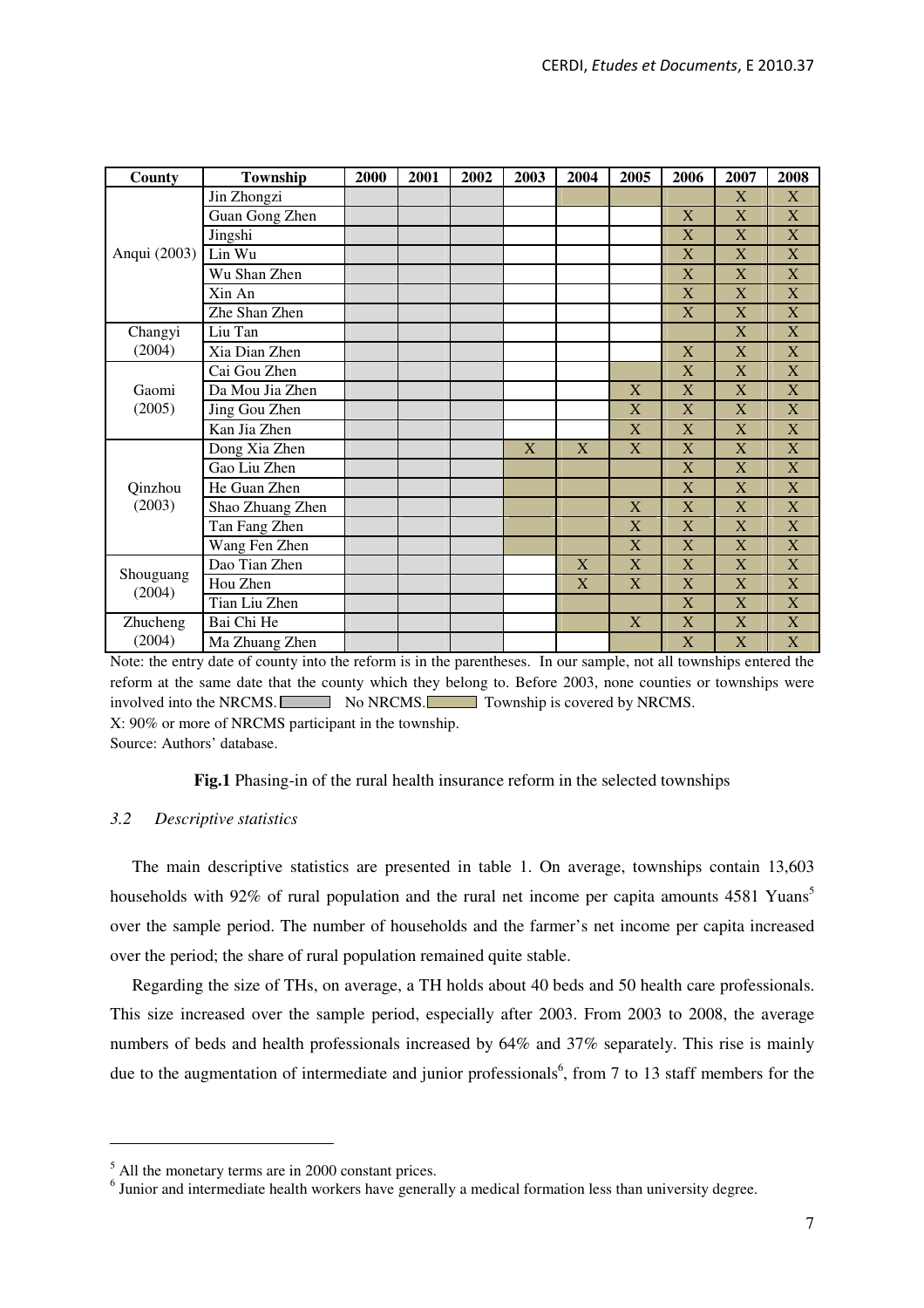former and 40 to 52 for the latter. In contrast, the number of senior professionals remains low and stable, about 1 person per TH.

Hospital activities consist of outpatient, inpatient<sup>7</sup> and preventive<sup>8</sup> activities. Outpatient visits turn out to be the main activities of THs. It accounts for 74% of all the three activities. Globally, THs activities increased significantly since 2003. All the three indicators have doubled between 2003 and 2008, whereas they stayed quite stable during the three years preceding the reform.

 In terms of the performance of hospitals, the average bed occupancy ratio has almost doubled between 2003 and 2008 (from  $38\%$  to  $61\%$ ), while it has slightly declined (from  $42\%$  to  $38\%$ ) in the pre-reform period (2000-2003). As far as ALOS is concerned, patients stay on average five days at THs. It remains quite stable over the period.

Business income<sup>9</sup> of hospitals has tripled between 2003 and 2008, while it stagnated during the prereform period (2000-2003). A great part of this increase comes from the selling of drugs, which was multiplied by four. Subsidies increased also strongly, more than doubling between 2003 and 2008. Nevertheless, the business income remains the most important financial resource, about 92% of total.

The average of reimbursement is much higher in 2008 comparing to that in 2003: reimbursement for outpatient and inpatient increased respectively by 10 and 5 times, from 113200 Yuan in 2000 to 120180 Yuan in 2008 for outpatient reimbursement and from 159100 Yuan in 2003 to 692200 Yuan in 2008, for inpatient reimbursement.

 $\overline{a}$ 

 $<sup>7</sup>$  Inpatient activities are measured by the number of discharged patient.</sup>

<sup>&</sup>lt;sup>8</sup> Preventive activities are measured by the number of vaccinations.

<sup>&</sup>lt;sup>9</sup> Business income is computed from medical treatment income and drug income.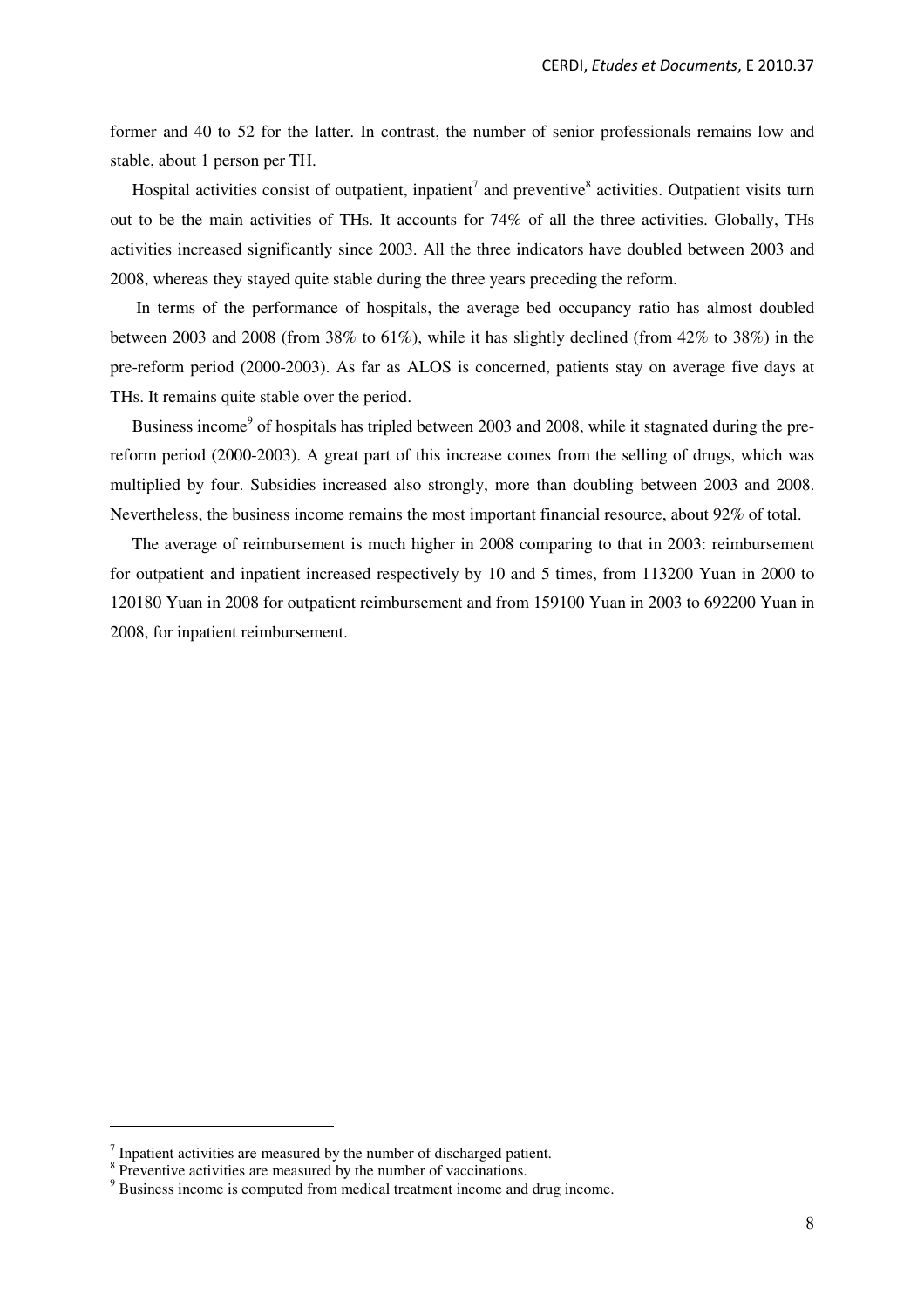|                                  | Total sample<br>$(2000 - 2008)$ |           | <b>YEAR 2000</b>          |                                     | <b>YEAR 2003</b> |           | <b>YEAR 2008</b> |           |
|----------------------------------|---------------------------------|-----------|---------------------------|-------------------------------------|------------------|-----------|------------------|-----------|
| Variables <sup>10</sup>          | Mean                            | Std. Dev. | Mean                      | Std. Dev.                           | Mean             | Std. Dev. | Mean             | Std. Dev. |
|                                  |                                 |           | Township characteristics' |                                     |                  |           |                  |           |
| # of households <sup>11</sup>    | 1.36                            | 0.68      | 1.09                      | 0.54                                | 1.26             | 0.61      | 1.79             | 0.83      |
| Share of rural $(\% )$           | 92.80                           | 4.38      | 93.46                     | 3.98                                | 93.56            | 4.17      | 92.57            | 4.46      |
| Rural net income per<br>capita   | 0.45                            | 0.12      | 0.33                      | 0.05                                | 0.38             | 0.06      | 0.63             | 0.09      |
|                                  |                                 |           |                           | Township hospitals characteristics' |                  |           |                  |           |
| $#$ of beds                      | 40.62                           | 19.17     | 34.78                     | 13.02                               | 35.92            | 13.43     | 59.08            | 32.35     |
| # of professionals               | 51.64                           | 31.49     | 46.00                     | 25.83                               | 49.13            | 29.61     | 66.96            | 42.32     |
| $#$ of seniors                   | 1.15                            | 1.29      | 1.09                      | 1.19                                | 1.17             | 1.53      | 1.17             | 1.11      |
| # of intermediate                | 8.30                            | 8.19      | 5.96                      | 7.16                                | 7.25             | 7.36      | 12.79            | 9.90      |
| # of juniors                     | 41.16                           | 23.60     | 37.7                      | 19.12                               | 39.67            | 22.33     | 52.17            | 33.97     |
|                                  |                                 |           |                           |                                     |                  |           |                  |           |
| # of outpatient visits           | 30196.21                        | 24882.01  | 25395.26                  | 21332.54                            | 25350.04         | 21182.67  | 48244.58         | 32582.50  |
| # of discharged patients         | 1271.42                         | 892.17    | 958.87                    | 642.79                              | 912.29           | 712.21    | 2184.00          | 1077.56   |
| # of actual vaccination          | 9122.75                         | 9523.00   | 6795.26                   | 4991.84                             | 7362.79          | 5329.86   | 14860.88         | 18529.26  |
| ALOS (in days)                   | 5.03                            | 1.42      | 5.29                      | 2.43                                | 5.21             | 1.52      | 5.12             | 0.92      |
| Bed occupancy ratio (in<br>days) | 0.47                            | 0.24      | 0.44                      | 1.25                                | 0.38             | 0.24      | 0.61             | 0.19      |
|                                  |                                 |           |                           |                                     |                  |           |                  |           |
| Total subsidies                  | 16.55                           | 22.07     | 15.54                     | 14.78                               | 14.26            | 14.62     | 37.17            | 47.60     |
| Business income                  | 202.48                          | 195.4     | 133.28                    | 99.72                               | 129.34           | 99.81     | 418.69           | 311.31    |
| Medical treatment                | 78.99                           | 88.29     | 50.42                     | 47.24                               | 48.4             | 47.31     | 152.8            | 138.06    |
| income                           |                                 |           |                           |                                     |                  |           |                  |           |
| Drug income                      | 123.49                          | 112.18    | 82.85                     | 56.77                               | 80.94            | 56.28     | 265.88           | 181.39    |
| NRCMS reimbursement              | 86.22                           | 114.74    |                           |                                     | 26.93            | 32.03     | 190.96           | 182.17    |
| for inpatient                    | 32.84                           | 48.91     |                           |                                     | 15.91            | 20.24     | 69.22            | 71.50     |
| for outpatient                   | 53.11                           | 71.57     |                           |                                     | 11.32            | 15.05     | 120.18           | 119.63    |

# **Table 1 - Descriptive Statistics**

# **4 Objective and Methodology**

The objective of the study is to estimate the impact of the NRCMS on activities, efficiency and financing structure of THs. Five outcome variables are selected. Medical activities are measured by the number of outpatient visits and the number of discharged patients<sup>12</sup> whereas efficiency is measured by proxies as the ALOS and the bed occupancy ratio. Changes in financial structure are measured by the share of drugs selling in business income.

# *4.1 Econometric Model*

In order to estimate the NRCMS impact, the generalization of the double-difference method is used. This quasi-experimental approach allows exploiting the panel dataset and the gradual implementation of the health insurance reform over time. THs not yet covered by the reform are used as a comparison group for THs covered by the NRCMS. Typically, the within estimator is used. Let

 $\overline{a}$ 

 $10$  All monetary variables are in 10000 Yuan and normalized to 2000 constant prices.

 $11$  Unit: 10000 households.

 $12$  It is a conventional indicator to measure the volume of inpatient.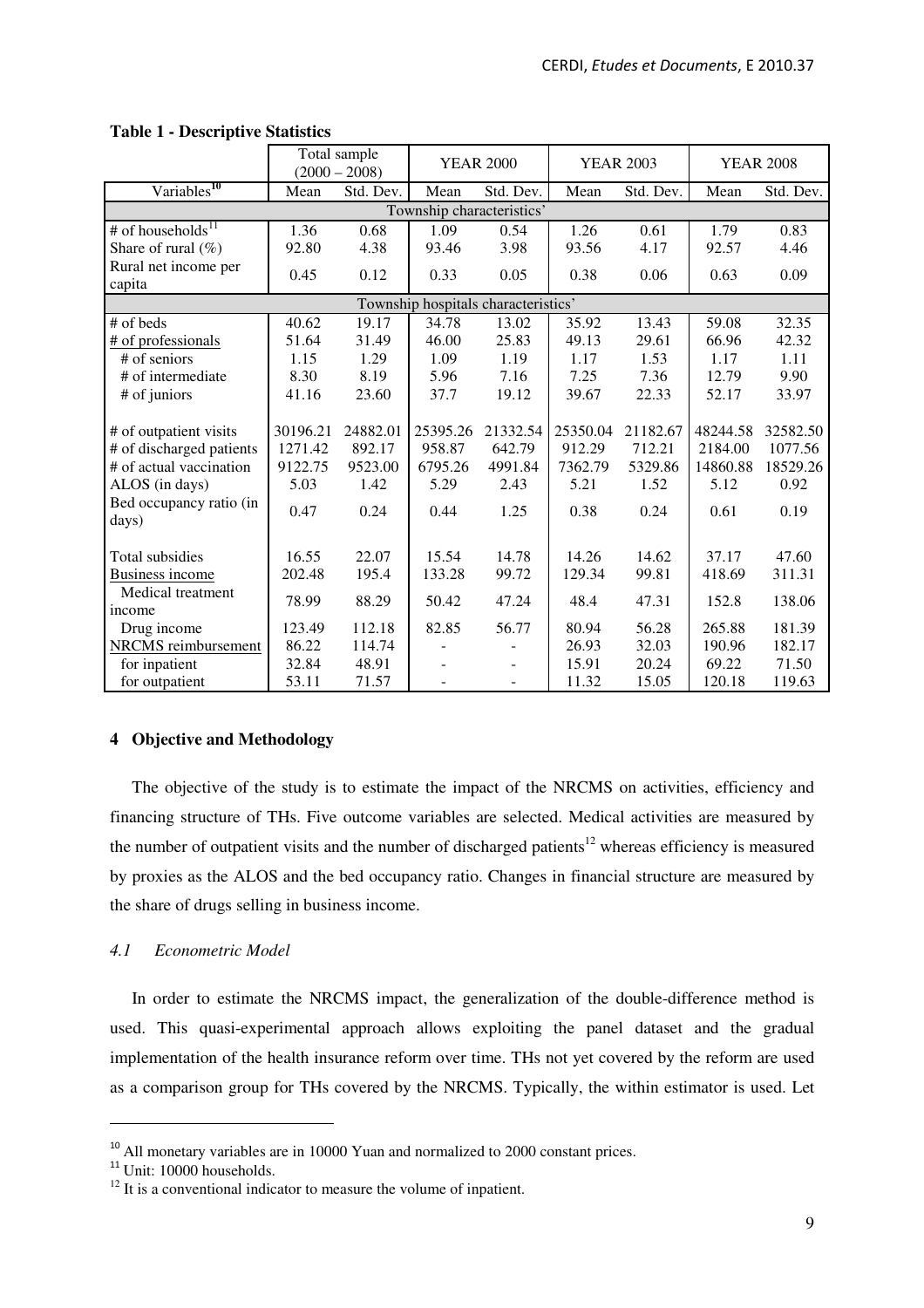Yit be the outcomes variables for TH i at time t. As there is only one TH per township in our sample, we use "i" to represent either TH or township. Let  $P_{it}$  be a dummy variable equals to one if in year t the township i is covered by the NRCMS, and 0 otherwise. The coefficient of  $P_i$ ,  $\delta$ , is the estimator of interest. It represents the estimated average effect of the NRCMS implementation on hospital outcomes. The basic model to be estimated is the following:

### $[\ln(Y)]_1$ *it*) =  $(P_1$ *it* +  $u_1$ *i* +  $v_1$ *t* +  $\varepsilon_1$ *it*

(1)

Where  $u_i$  and  $v_t$  are the THs fixed-effects and the year fixed-effects respectively. The former controls for time-invariant individual characteristics whereas the latter captures THs common characteristics varying over years.  $\varepsilon_{it}$  is the error term, assumed to be *iid*.

As positive serial correlation is detected in our data<sup>13</sup>, the model 1 is estimated via first-differences rather than fixed-effect estimator. The first differences estimator is more efficient than the within one in the presence of serial correlation (Wooldridge 2002, Aker 2008). The estimated model is the following:

#### $[\![\Delta]\!]_n(Y]\!]_{\perp}it) = [\![\Delta P_1it + [\![\Delta v]\!]_{\perp}t + [\![\Delta \varepsilon]\!]_{\perp}it$ (2)

Data for t=2000 are dropped and the panel contains now 8 years (2001-2008). Standard errors are corrected for heteroskedasticity and clustered at township level.

#### *4.2 Identification*

 $\overline{a}$ 

In order to obtain an unbiased and consistent estimator of the program impact based on equation (2), several assumptions need to be verified: i) the parallel trend assumption (PTA), ii) the exogeneity of the order in which the reform was implemented, and iii) the absence of migration.

# 4.2.1 The parallel trend hypothesis

The validity of the double-differenced estimator requires that the difference between before and after in the comparison group is a good counterfactual for the treatment group (Sadoulet and De Janvry 2009). PTA states that the intrinsic evolution of the outcomes of THs should be independent of NRCMS implementation. One conventional way to test the existence of PTA is to compare the preintervention trends of hospital outcomes between the regions which enter into the program at different time (Aker 2008, Wagstaff and Moreno-Serra 2009, Barham 2010). The hypothesis is that the preintervention trends of TH outcomes would be the same in the post-intervention period if the program were not introduced. This will be the case if, other things equal; the pre-intervention trends are not

<sup>&</sup>lt;sup>13</sup> The Wooldridge test (2002), the Baltagi–Wu LBI statistic and the Bhargava *et al.* (1982) Durbin–Watson statistic were performed. All conclude that error terms are positively serially correlated. Results of tests are available upon request.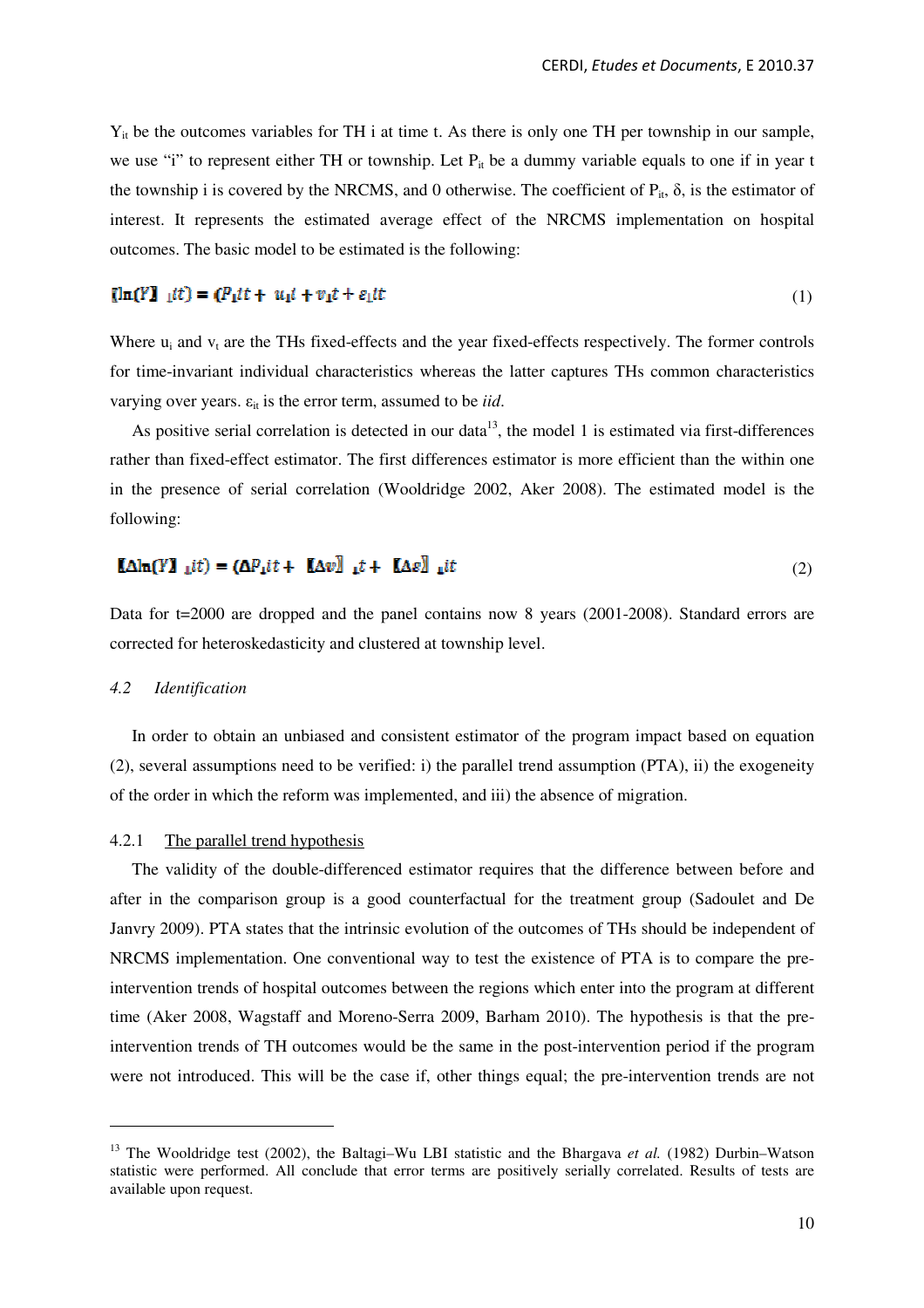significantly different among the regions with different entry dates to the NRCMS. Inspired by Barham (2010), the test of PTA is conducted with the following specification:

$$
\ln(Y_{it}) = \gamma_0 + \sum_{\epsilon=2001}^{t=2002} \gamma_{\epsilon} dy \epsilon \alpha r_{\epsilon} + \sum_{\epsilon=2001}^{t=2002k=2006} \sum_{k=2004}^{\infty} \theta_{ck} dy \epsilon \alpha r_{\epsilon} \times NRCMS_k + u_{kt}
$$
(3)

Where t=2001-2002 (pre-intervention period, 2000 is drop because it is the reference period), k=2004-2006 (period after the first intervention in 2003) and  $NRCMS_k$  equals to one if the TH enters in the reform during year k, 0 otherwise. *dyear*<sub>t</sub> are year dummies which captures the period specific effect of 2001 and 2002.  $\theta_{ik}$  represents, at year t, the additional period effect hold by the regions which enter into NRCMS program in year k. If  $\theta_{tk}$  are not significantly different from zero, PTA is assumed and pre-intervention trends can be considered similar between THs that applied the reform at various years. Groups of THs are comparable and so a group of comparison which is composed by THs not yet treated are relevant counterfactual for groups of THs treated. Results are summarized in Table 2. In all cases, the test supports the assumption that pre-intervention trends of outcomes are similar across groups which entered at different time in the reform.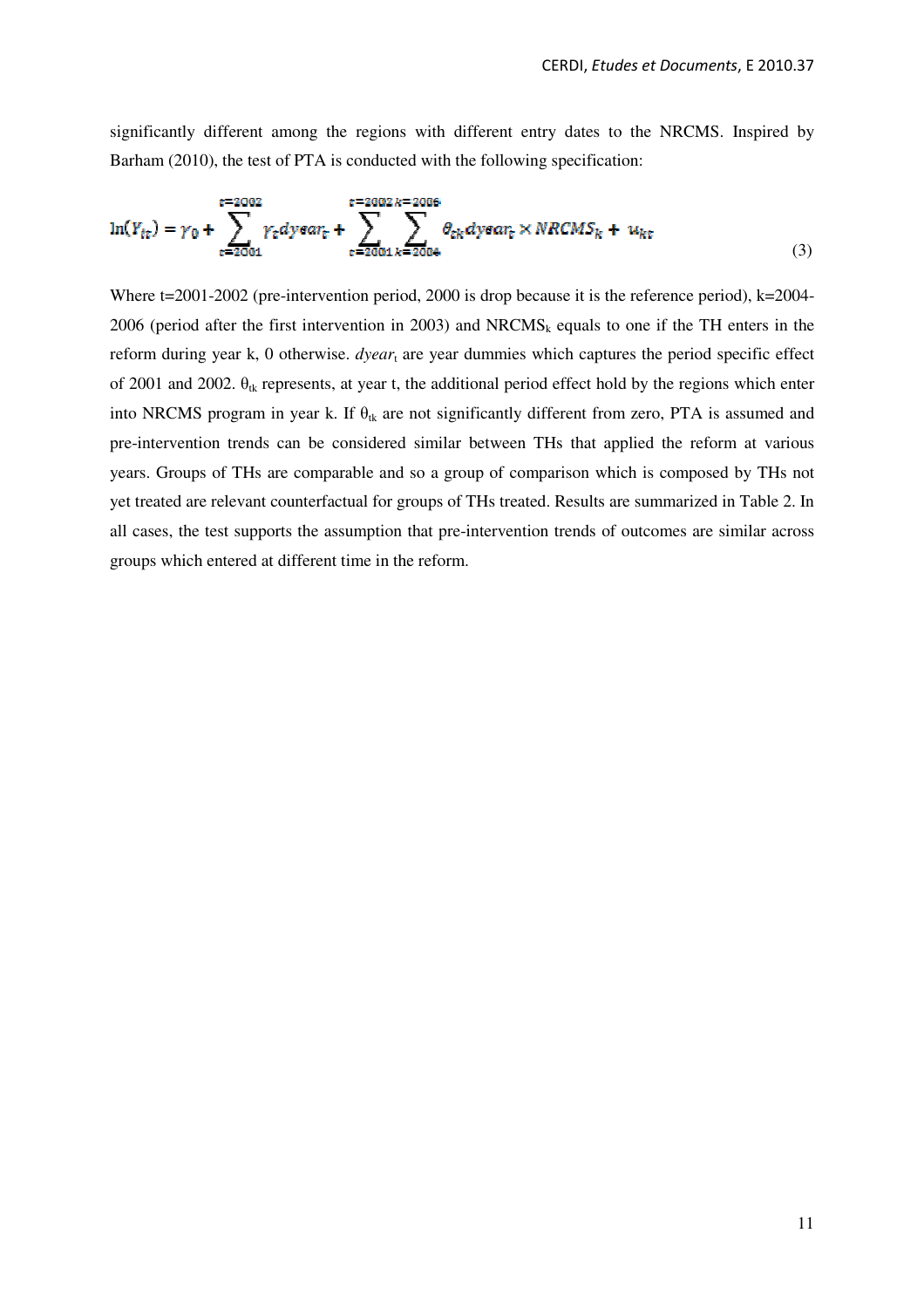| Pre-intervention years | Ln (outpatient)                                    | Ln (discharged patient)                            | Ln(ALOS)   | Ln(Bed occupancy rate)                             | Ln(Share of drug income) |  |  |  |  |  |
|------------------------|----------------------------------------------------|----------------------------------------------------|------------|----------------------------------------------------|--------------------------|--|--|--|--|--|
|                        |                                                    |                                                    |            | Township hospitals which implemented NRCMS in 2003 |                          |  |  |  |  |  |
| 2001                   | 0.0445                                             | 0.0951                                             | 0.00567    | 0.00961                                            | $-3.594$                 |  |  |  |  |  |
|                        | (0.0595)                                           | (0.0658)                                           | (0.152)    | (0.0274)                                           | (3.385)                  |  |  |  |  |  |
| 2002                   | $-0.0310$                                          | 0.0743                                             | $-0.00677$ | 0.0510                                             | $-0.501$                 |  |  |  |  |  |
|                        | (0.0593)                                           | (0.414)                                            | (0.158)    | (0.140)                                            | (4.114)                  |  |  |  |  |  |
|                        |                                                    | Township hospitals which implemented NRCMS in 2004 |            |                                                    |                          |  |  |  |  |  |
| 2001                   | 0.0668                                             | 0.0555                                             | $-0.0674$  | 0.0474                                             | 6.965                    |  |  |  |  |  |
|                        | (0.120)                                            | (0.145)                                            | (0.166)    | (0.0618)                                           | (4.130)                  |  |  |  |  |  |
| 2002                   | 0.194                                              | $-0.170$                                           | 0.0221     | $-0.0540$                                          | 2.429                    |  |  |  |  |  |
|                        | (0.132)                                            | (0.469)                                            | (0.169)    | (0.155)                                            | (4.979)                  |  |  |  |  |  |
|                        |                                                    |                                                    |            | Township hospitals which implemented NRCMS in 2005 |                          |  |  |  |  |  |
| 2001                   | $-0.0945$                                          | $-0.0512$                                          | $-0.0396$  | 0.0449                                             | 4.635                    |  |  |  |  |  |
|                        | (0.0859)                                           | (0.116)                                            | (0.153)    | (0.0388)                                           | (5.025)                  |  |  |  |  |  |
| 2002                   | $-0.0783$                                          | $-0.101$                                           | $-0.0566$  | 0.00544                                            | $-0.808$                 |  |  |  |  |  |
|                        | (0.118)                                            | (0.424)                                            | (0.162)    | (0.143)                                            | (4.786)                  |  |  |  |  |  |
|                        | Township hospitals which implemented NRCMS in 2006 |                                                    |            |                                                    |                          |  |  |  |  |  |
| 2001                   | $-0.0205$                                          | $-0.0683$                                          | 0.105      | $-0.0893$                                          | 4.345                    |  |  |  |  |  |
|                        | (0.119)                                            | (0.197)                                            | (0.172)    | (0.0546)                                           | (3.453)                  |  |  |  |  |  |
| 2002                   | $-0.0278$                                          | $-0.278$                                           | 0.0549     | $-0.148$                                           | 3.646                    |  |  |  |  |  |
|                        | (0.141)                                            | (0.473)                                            | (0.187)    | (0.158)                                            | (4.586)                  |  |  |  |  |  |

# **Table 2 – Test of the PTA**

 $(0.141)$   $(0.473)$   $(0.187)$   $(0.158)$   $(0.158)$   $(4.586)$ <br>Note: Standard errors (in parentheses) are corrected for heteroskedasticity and clustered at township level. \*\*\* indicates significance at 1%; \*\* at 5%; and, \* a performed on a sample from 2000 to 2003, i.e. the pre-reform period. The model is estimated by OLS with county fixed-effects because TH fixed-effects lead to a huge loss of degree-of-freedom. Moreover, the county level is relevant because: i) the decisional power concerning the NRCMS reform is set at county level, ii) in a county, townships are relatively homogeneous.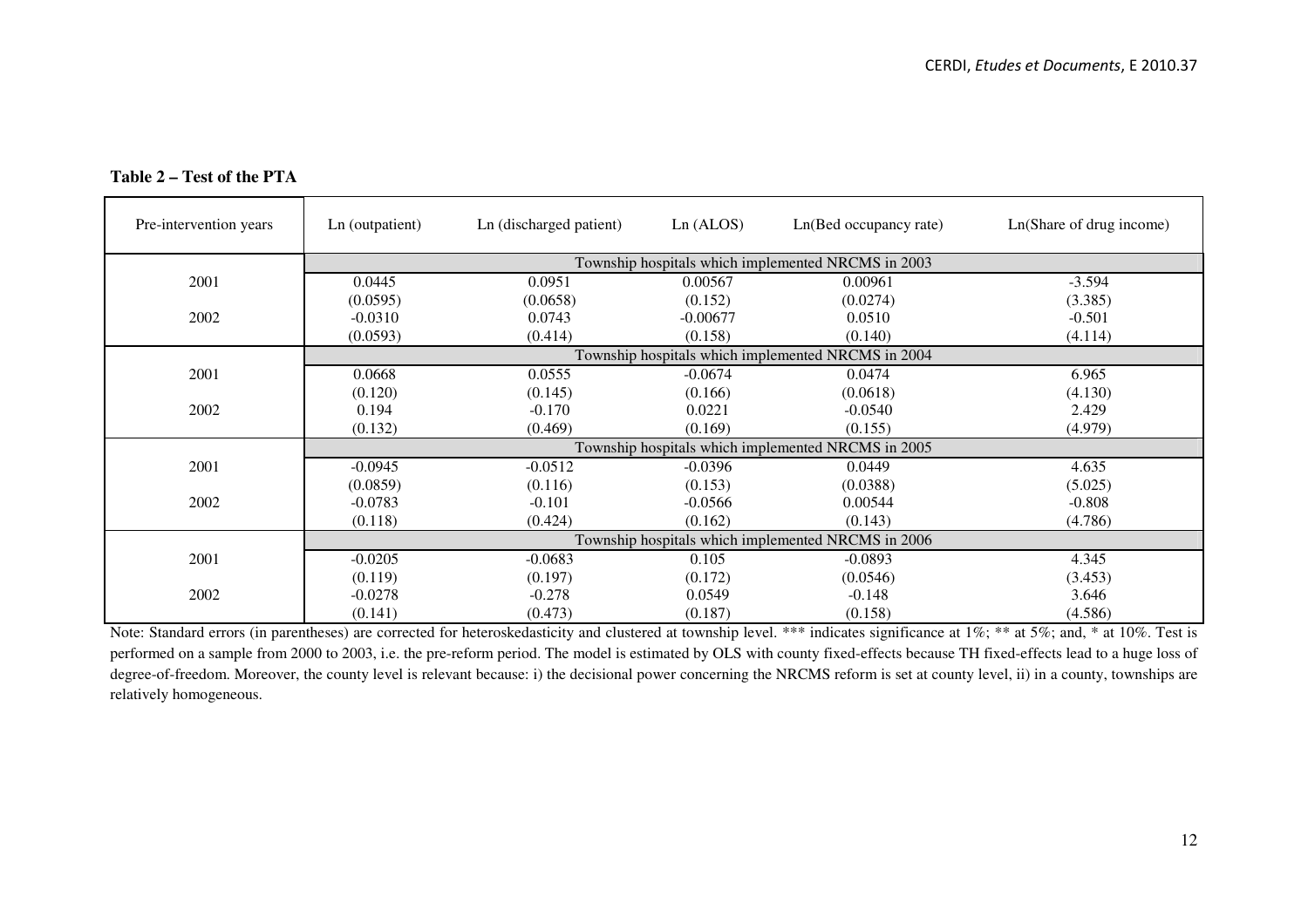### 4.2.2 The exogeneity of the reform

The model requires that the assignment of the program is exogenous across space and over time. NRCMS is a national policy which is expected to be adapted in all rural areas in China. Therefore the potential endogeneity comes rather from the date in which counties enter into the reform rather than of their eligibility. There are two sources of potential selection bias: the reverse causality and the omitted variables.

Reverse causality refers to the situation where the outcome of THs influence the order that the NRCMS is implemented in corresponding township. Hospitals with more activities, for example, may be better organized and thus have higher efficiency. Therefore at the initial stage of the reform, the authority may prefer to choose the areas where hospitals have better performance. As a consequence, areas where the hospitals have more activities have more chance to be chosen first. It may also be the case that the variation in hospital outcome influences the chance that the township should be chosen into the program. If, for instance, the TH has encountered rapid decrease of the number of patients in the preceding years of the reform, the township may be more motivated to participate to the program, in hoping that it should bring more patients. In these cases, the date of introduction of the reform is not independent from the outcome of the hospital.

Regarding to the problem of omitted variables, the FD model (or FE model) controls for the timeinvariant characteristics of THs and so assumes a time-invariant selection bias (Ravallion 2007). But, it is possible that variables which vary across time and THs have effects on both outcomes variables and program implementation. The income of rural household, for example, is a variable varying across townships and years. It can be correlated with TH activities, or financing, because this variable reflects the capacity of household to pay for health care services and also the living standard of the township. But it can also be correlated with the interest variable,  $P_{it}$ , because poorer townships can have implemented the reform in first and richer in last, as NRCMS aims to increase healthcare access for the poor. This problem can be solved by adding control variables into the regression, to avoid the artificial relation caused by omitted variables (Aker 2008, Imbens 2004). The model 2 is then augmented:

#### $\mathbf{A}\ln(Y\mathbf{I} \mathbf{I} \mathbf{I} t) = (\mathbf{A} P_1 t t + \beta \Delta X_1 t t + \mathbf{A} \mathbf{A} v \mathbf{I} \mathbf{I} t + \mathbf{A} \mathbf{A} \mathbf{I} \mathbf{I} t)$ (4)

The list of control variables can be identified by comparing the means of a comprehensive list of township and TH characteristics between townships hospitals chosen for the first year of implementation of the health insurance reform and townships that entered into the insurance program later on (Aker 2008, 2010). According to the strategy of Aker (2008, 2010) based on Imbens and Wooldridge work (2007), the differences in means of covariates between townships entered into the reform in 2003 and those which entered later are calculated. Then, they are divided by standard deviation of the 2003 group. Covariates with score higher than 0.25 (in absolute value) are considered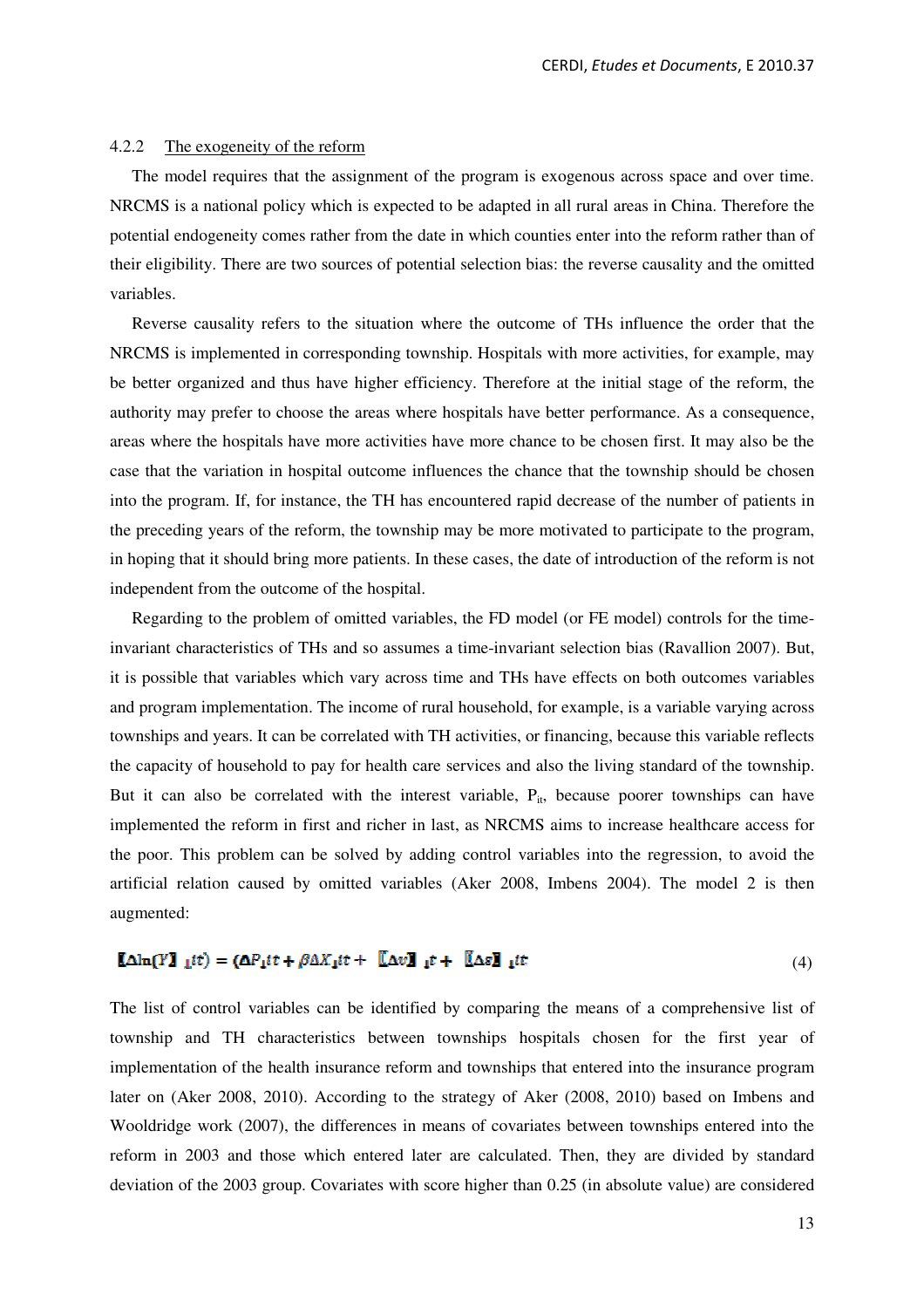to be significantly different, and thus will be entered into the model (Imbens and Wooldridge 2007, Aker 2008). Mean tests are performed on the pre-reform period. According to Table 3, seven covariates are to be included. At township level, the surface, the number of households, the number of village health stations and the rural net income per capita. At TH level, the number of total staff and that of operational beds, and the total amount of subsidies received.

| Table 3 – Mean tests |  |
|----------------------|--|
|----------------------|--|

 $\ddot{\phantom{a}}$ 

|                                          | Year reform<br>2003             |       |       | Year reform<br>2004 | Diff/Sd. | <b>Year reform</b><br>2005 |       | Diff/Sd. |       | <b>Year reform</b><br>2006 | Diff/Sd. |
|------------------------------------------|---------------------------------|-------|-------|---------------------|----------|----------------------------|-------|----------|-------|----------------------------|----------|
|                                          | Mean                            | Sd.   | Mean  | Sd.                 | (2003)   | Mean                       | Sd.   | (2003)   | Mean  | Sd.                        | (2003)   |
|                                          | <b>Township characteristics</b> |       |       |                     |          |                            |       |          |       |                            |          |
| Surface                                  | 110.45                          | 57.78 | 95.57 | 28.27               | 0.26     | 95.31                      | 10.44 | 0.26     | 95.23 | 42.05                      | 0.26     |
| # of households                          | 1.07                            | 0.24  | 1.31  | 0.33                | $-0.96$  | 1.05                       | 0.21  | 0.09     | 1.25  | 0.82                       | $-0.73$  |
| # of health stations                     | 27.72                           | 3.17  | 34.67 | 19.02               | $-2.19$  | 26.73                      | 17.44 | 0.31     | 22.79 | 15.42                      | 1.56     |
| Share of rural<br>population             | 93.27                           | 2.79  | 93.83 | 2.64                | $-0.2$   | 93.76                      | 4.77  | $-0.17$  | 93.24 | 4.89                       | 0.01     |
| Rural net income per<br>capita           | 0.31                            | 0.05  | 0.37  | 0.05                | $-1.33$  | 0.32                       | 0.01  | $-0.35$  | 0.35  | 0.06                       | $-0.89$  |
| <b>Township hospital characteristics</b> |                                 |       |       |                     |          |                            |       |          |       |                            |          |
| # of beds                                | 29.33                           | 2.51  | 32.07 | 12.09               | $-0.09$  | 35.00                      | 11.34 | $-2.26$  | 35.96 | 15.41                      | $-2.64$  |
| # of staff                               | 28.50                           | 9.28  | 43.20 | 14.31               | $-0.52$  | 44.67                      | 22.42 | $-1.74$  | 44.63 | 48.97                      | $-1.74$  |
| <b>Subsidies</b>                         | 5.82                            | 3.66  | 30.45 | 22.09               | $-4.23$  | 14.37                      | 2.91  | $-2.34$  | 13.90 | 11.43                      | $-2.21$  |

Note: Diff equals the differences in means of covariates between townships entered in the reform in 2003 and those which entered later. Sd. (2003) refers to the standard deviation of covariates for townships entered in the reform in 2003.

To test the existence of reverse causality, two strategies are adopted. The first one is adapted to test whether the NRCMS implementation decision is correlated with the variation of outcome variables during the preceding years of reform. The test is performed on a pre-reform period sample. For each township, it consists of the data for the three years before the implementation of the NRCMS<sup>14</sup>. The following specification is used to test the assumption (Gruber and Hanratty 1995, De Janvry *et al.* 2009):

$$
Y_{it} = w_j + v_t + \sum_{i=1}^{i=2} \kappa_i y ear_{-i, it} + u_{it}
$$
\n
$$
\tag{5}
$$

Where: year<sub>-l,it</sub> takes the value 1 if at year t, the reform will be implemented in *l* years for township i, and 0 otherwise,  $l = 1, 2$  or 3 (*year*<sub>-3, it</sub> is dropped because it is the reference period). County and year

<sup>&</sup>lt;sup>14</sup> As the dataset begins in 2000 and the reform begins in 2003, for townships that first implemented NRCMS in 2003, the information on the period before the implementation of reform is available for maximum three years. In order to keep the same quantity of information for all the townships whatever their entry dates into the reform, we choose the three years before the implementation to construct pre-reform dataset.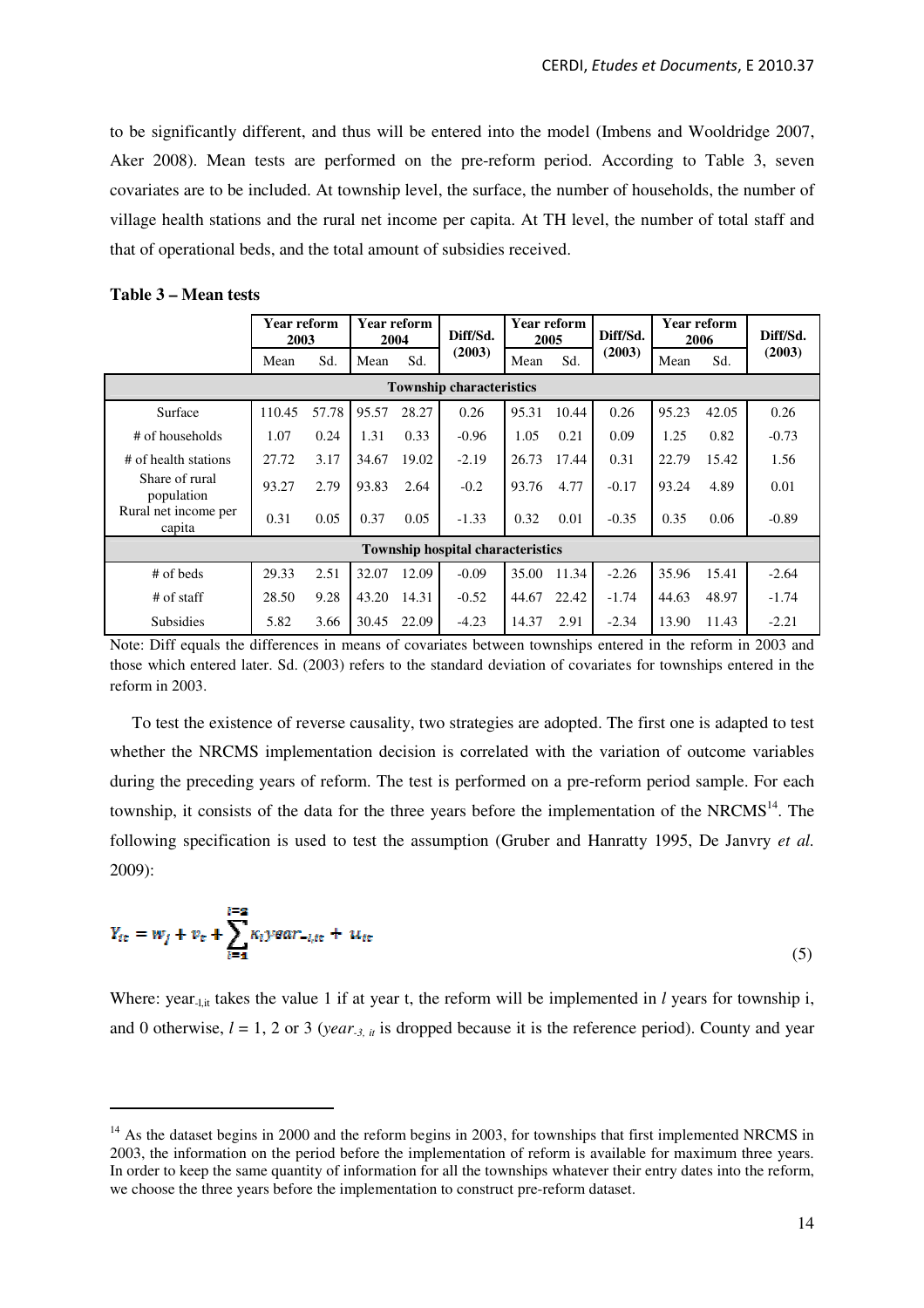fixed effects are included, noted as  $w_j$  and  $v_t$  respectively<sup>15</sup>.  $\kappa_1$  are the coefficients of interest. If  $\kappa_1$  are statistically significant, it suggests that the entrance dates of THs are subject to the evolution of outcomes during the three years before the implementation of the NRCMS. The results are presented in Table 4. None of the coefficients are significant, which implies that the date of NRCMS placement is not driven by evolution of outcome trends during the three years before the implementation of the reform.

|              | Ln (outpatient) | Ln (discharged<br>patient) | Ln(ALOS)  | Ln(Bed)<br>occupancy rate) | Ln(Share of drug<br>income) |
|--------------|-----------------|----------------------------|-----------|----------------------------|-----------------------------|
| year1_before | 0.0280          | 0.132                      | $-0.0382$ | 0.0315                     | $-0.365$                    |
|              | (0.378)         | (0.530)                    | (0.182)   | (0.0819)                   | (3.596)                     |
| year2_before | 0.0784          | 0.108                      | $-0.0101$ | 0.0155                     | $-1.674$                    |
|              | (0.189)         | (0.293)                    | (0.0959)  | (0.0511)                   | (1.910)                     |

Note: Standard errors (in parentheses) are corrected for heteroskedasticity and clustered at township level. \*\*\* indicates significance at  $1\%$ ; \*\* at  $5\%$ ; and, \* at  $10\%$ . The five specifications are estimated on a sample consisted of the three years preceding the entrance date into the reform of each township. The model is estimated by OLS with county and year fixed-effects because TH fixed-effects lead to a huge loss of degree-of-freedom. Moreover, the county level is relevant because: i) the decisional power concerning the NRCMS reform is set at county level, ii) in a county, townships are relatively homogeneous.

Second, the reverse causality is checked with the test proposed by Gruber and Hanratty (1995) and also applied in the study of Wagstaff and Moreno-Serra (2009). The reverse causality is tested by adding to the model a dummy variable reflecting the implementation of the reform in the next year  $(P_{i+1})$ :

#### $Y_1(t = \alpha + \sqrt{[\beta P]}_1(t t) + ({}^tP_1(t t + 1) + {}^tP_1(t t + u_1 t + v_1)t + \varepsilon_1(t$ (6)

There is no problem of reverse causality when coefficient on  $P_{i+1}$ , noted  $\delta'$  is not statistically significant. Coefficient on the added variable (participation in the next year) is not significant in any regressions<sup>16</sup>.

# 4.2.3 Migration

 $\ddot{\phantom{a}}$ 

The last issue which can potentially biased the result concerns the problem of selective migration (Galiani *et al.* 2008). The change of outcome may issues from the change of characteristic of the target population due to the implementation of the program, rather than the effect of reform itself. In our sample, different townships enter into the program at different time. Therefore, at a given period, residents in townships which are not yet covered by insurance may want to go to townships that are

<sup>&</sup>lt;sup>15</sup> County fixed effects rather than township ones are included into the model due to the small sample size of the sample.

 $16\text{ P}$  value on tested variable is not listed here, results are available upon request.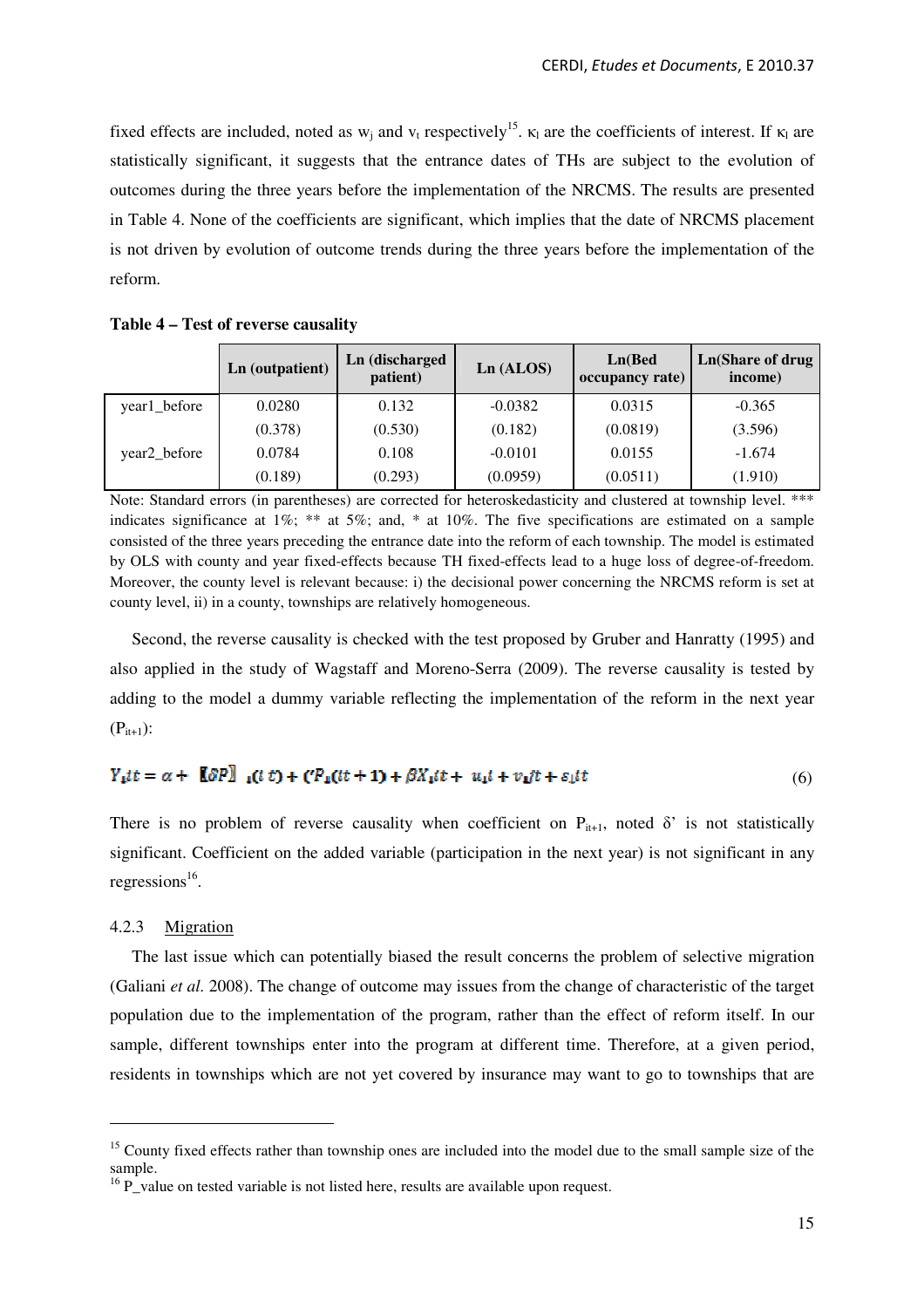covered, to benefit from the system. It will bias results if the immigrates are significantly different from the local population. If, for instance, they are sicker than local people and therefore have more important needs for medical services, the increase of medical activities in the insured TH will not be due to the reform but rather to the characteristic of the immigrated patient. This is not the case in this sample, because the beneficiary status depends on the resident place of the population. People in the township which is not covered by NRMCS will not be able to benefit from the insurance, even if they seek medical consultation at covered hospitals. Another possibility is that people move into the covered region. However, in China, the residence status is generally linked with the birth place. It is costly to change the living place, even if possible.

#### **5 Results**

 $\overline{a}$ 

#### *5.1 The impact of the NRCMS*

Table 5 lists the results. Column 1 presents the results of equation 2. In others columns, townships' and THs' characteristics are included (equation 4). In columns 4 and 5, the introduction of the insurance system is measured by two others indicators. First, it is replaced by the share of the population covered by the NRCMS in the township (column 4) in order to capture the intensity of the reform (Wagstaff and Moreno-Serra 2009). Second, the reimbursement rate at TH level for outpatient activities (outpatient estimation) or for inpatient activities (inpatient, ALOS and the bed occupancy rate estimations) allows measuring the depth of the insurance coverage (column 5). In columns 1, 2, 4 and 5, standard errors are corrected for heteroskedasticity and clustered at township level. In order to check the consistency of the standard errors, column 3 shows results with bootstrap standard errors (reps=1000).

The introduction of the NRCMS has an impact on THs' activities (columns 1, 2 and 3). Although significance and coefficients are *not very stable for outpatient activities and ALOS*, estimations clearly show that the NRCMS has a *positive impact on the inpatient activity and the bed occupancy ratio* (columns 1-3). When the dummy "participation" is replaced (columns 4 and 5), significance and sign are similar to those obtained from the basic model, *except for outpatient* estimation.

For THs covered by the NRCMS, the number of discharged patients increases by  $58\%^{17}$  and that of the bed occupancy ratio by 25%. Significance of coefficients increases with bootstrap standard errors (column3). So, inpatient activities and the bed occupancy ratio increase when the coverage or the reimbursement rate of the NRCMS increased. For *outpatient activities, the positive coefficient on the participation dummy is significant only in column 3 and only at 10% level.* Nevertheless, the coefficient on the share of coverage is significant and positive (at 10% level). Moreover, the impact of

<sup>&</sup>lt;sup>17</sup> Participation is a dummy variable so the elasticity is calculated by the following formula:  $[e^{(\text{coefficient})}-1]*100$ .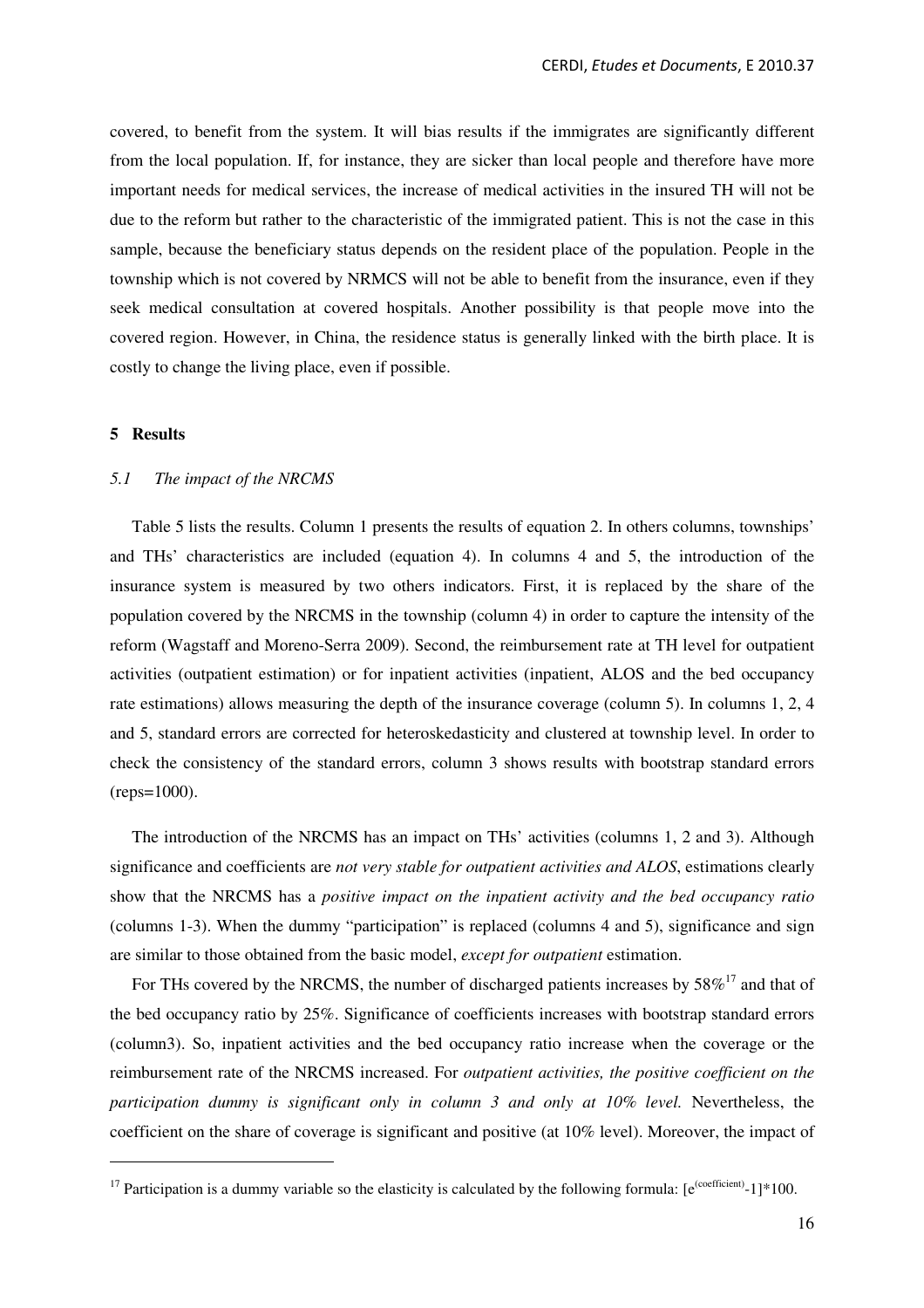insurance coverage is smaller for outpatient visits than for inpatient visits. By contrast, the coefficient on ALOS, which is not significant in the column 1, becomes significant when covariates are added to the model (columns 2 and 3). As covariates are added to ensure that participation is exogenous, the significant and negative coefficient allows confirming that the NRCMS leads to a decrease of the ALOS for THs by 9%. Similarly, coefficients on the two others insurance indicators are significant and negative: the ALOS decreases when the coverage or the depth of insurance increased, suggesting a positive effect of insurance on efficiency of  $TH^{18}$ . To conclude, the coefficient on the share of the business income generated by the sale of drug is not significant, suggesting that this outcome was not impacted by the reform, what is interesting to notice as the health bureau took measures to reduce the growth of drug expenditures, for patients.

 $\overline{a}$ 

<sup>&</sup>lt;sup>18</sup> The issue of efficiency is addressed in another paper written by the authors: *Efficiency Analysis of Township Hospitals in Weifang, China*, available at Cerdi website as a working paper.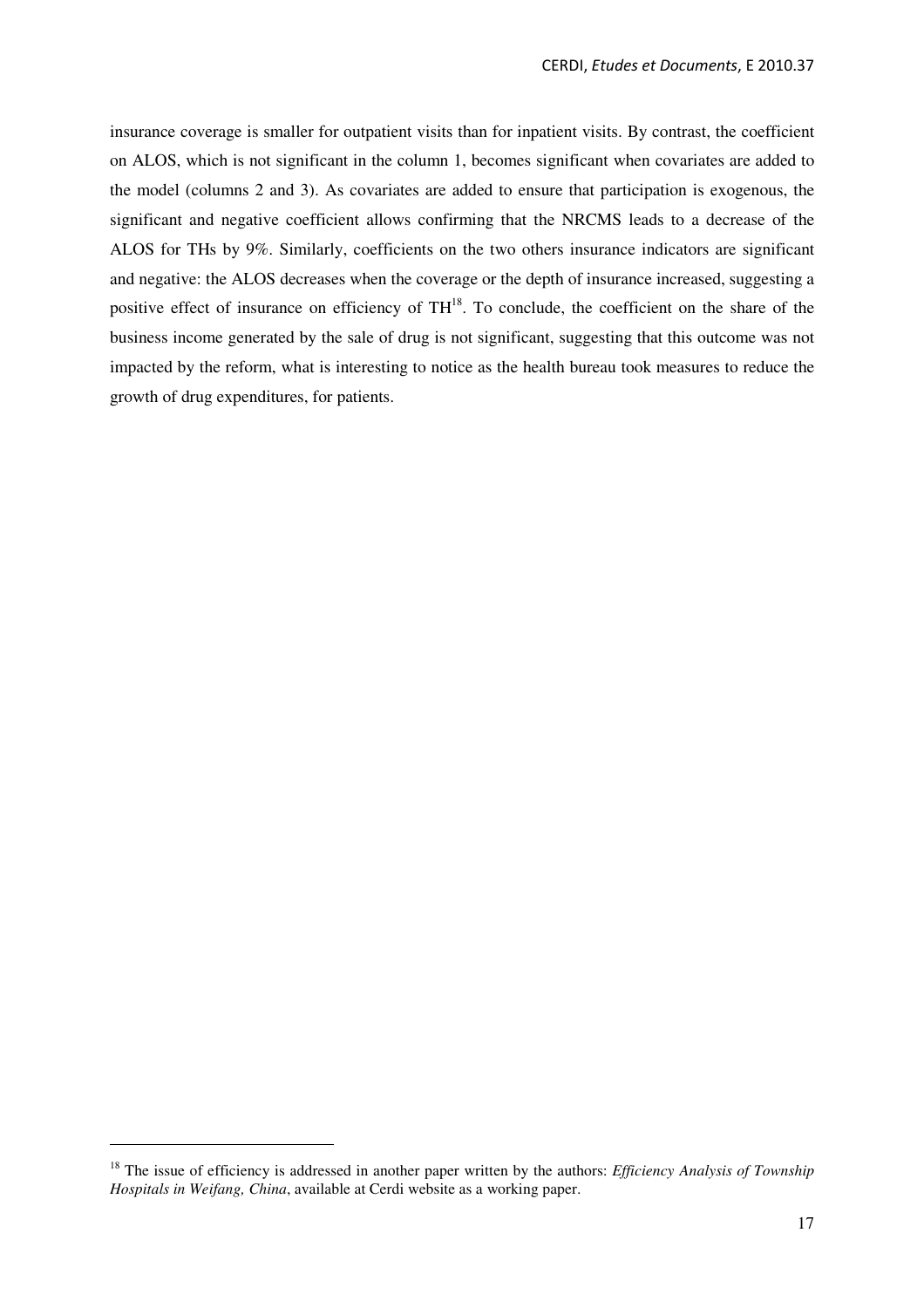# **Table 5 – Impact of the NRCMS**

| Ln(outpatient)<br>$0.149*$<br>0.151<br>0.149<br>Participation<br>(0.0899)<br>(0.0925)<br>(0.0782)<br><b>NRCMS</b> coverage<br>$0.00201*$<br>(0.00116)<br>OP reimbursement rate<br>0.00739<br>(0.00479)<br>192<br>192<br>192<br>192<br>192<br>Observations<br>0.232<br>R-squared<br>0.192<br>0.232<br>0.239<br>0.233<br>$\overline{\mathrm{Y}}$<br>$\overline{N}$<br>Y<br>Y<br>Y<br>X(it)<br>Ln(inpatient)<br>$0.478**$<br>$0.456**$<br>$0.456***$<br>Participation<br>(0.159)<br>(0.172)<br>(0.170)<br>NRCMS coverage<br>$0.00523**$<br>(0.00208)<br>$0.0107**$<br>IP reimbursement rate<br>(0.00400)<br>Observations<br>192<br>192<br>192<br>192<br>192<br>0.221<br>0.221<br>R-squared<br>0.191<br>0.215<br>0.213<br>$\overline{Y}$<br>$\overline{\text{Y}}$<br>${\bf N}$<br>Y<br>$\mathbf Y$<br>X(it)<br>Ln(bed occupancy rate)<br>$0.224**$<br>$0.224**$<br>$0.244**$<br>Participation<br>(0.0899)<br>(0.0988)<br>(0.104)<br>$0.00211*$<br>NRCMS coverage<br>(0.00110)<br>IP reimbursement rate<br>$0.00545**$<br>(0.00232)<br>192<br>Observations<br>192<br>192<br>192<br>192<br>0.171<br>0.199<br>0.190<br>R-squared<br>0.199<br>0.198<br>$\overline{\text{Y}}$<br>$\overline{\text{Y}}$<br>$\overline{Y}$<br>$\overline{N}$<br>Y<br>X(it)<br>Ln(ALOS)<br>$-0.0826**$<br>$-0.0697$<br>$-0.0826*$<br>Participation<br>(0.0455)<br>(0.0441)<br>(0.0417)<br>$-0.00101*$<br>NRCMS coverage<br>(0.000494)<br>IP reimbursement rate<br>$-0.00211*$<br>(0.00120)<br>192<br>192<br>192<br>192<br>192<br>Observations<br>R-squared<br>0.067<br>0.137<br>0.137<br>0.138<br>0.138<br>$\overline{Y}$<br>${\bf N}$<br>$\mathbf Y$<br>$\mathbf Y$<br>$\mathbf Y$<br>X(it)<br><b>Ln(share of drug income)</b><br>0.0165<br>0.0176<br>0.0176<br>Participation<br>(0.0250)<br>(0.0242)<br>(0.0248)<br>NRCMS coverage<br>0.000256<br>(0.000314)<br>192<br>192<br>192<br>192<br>Observations<br>R-squared<br>0.109<br>0.144<br>0.144<br>0.146<br>$\overline{Y}$<br>$\overline{Y}$<br>$\overline{Y}$<br>X(it)<br>${\bf N}$ |  | (1) | (2) | (3) | (4) | (5) |  |  |  |  |
|-------------------------------------------------------------------------------------------------------------------------------------------------------------------------------------------------------------------------------------------------------------------------------------------------------------------------------------------------------------------------------------------------------------------------------------------------------------------------------------------------------------------------------------------------------------------------------------------------------------------------------------------------------------------------------------------------------------------------------------------------------------------------------------------------------------------------------------------------------------------------------------------------------------------------------------------------------------------------------------------------------------------------------------------------------------------------------------------------------------------------------------------------------------------------------------------------------------------------------------------------------------------------------------------------------------------------------------------------------------------------------------------------------------------------------------------------------------------------------------------------------------------------------------------------------------------------------------------------------------------------------------------------------------------------------------------------------------------------------------------------------------------------------------------------------------------------------------------------------------------------------------------------------------------------------------------------------------------------------------------------------------|--|-----|-----|-----|-----|-----|--|--|--|--|
|                                                                                                                                                                                                                                                                                                                                                                                                                                                                                                                                                                                                                                                                                                                                                                                                                                                                                                                                                                                                                                                                                                                                                                                                                                                                                                                                                                                                                                                                                                                                                                                                                                                                                                                                                                                                                                                                                                                                                                                                             |  |     |     |     |     |     |  |  |  |  |
|                                                                                                                                                                                                                                                                                                                                                                                                                                                                                                                                                                                                                                                                                                                                                                                                                                                                                                                                                                                                                                                                                                                                                                                                                                                                                                                                                                                                                                                                                                                                                                                                                                                                                                                                                                                                                                                                                                                                                                                                             |  |     |     |     |     |     |  |  |  |  |
|                                                                                                                                                                                                                                                                                                                                                                                                                                                                                                                                                                                                                                                                                                                                                                                                                                                                                                                                                                                                                                                                                                                                                                                                                                                                                                                                                                                                                                                                                                                                                                                                                                                                                                                                                                                                                                                                                                                                                                                                             |  |     |     |     |     |     |  |  |  |  |
|                                                                                                                                                                                                                                                                                                                                                                                                                                                                                                                                                                                                                                                                                                                                                                                                                                                                                                                                                                                                                                                                                                                                                                                                                                                                                                                                                                                                                                                                                                                                                                                                                                                                                                                                                                                                                                                                                                                                                                                                             |  |     |     |     |     |     |  |  |  |  |
|                                                                                                                                                                                                                                                                                                                                                                                                                                                                                                                                                                                                                                                                                                                                                                                                                                                                                                                                                                                                                                                                                                                                                                                                                                                                                                                                                                                                                                                                                                                                                                                                                                                                                                                                                                                                                                                                                                                                                                                                             |  |     |     |     |     |     |  |  |  |  |
|                                                                                                                                                                                                                                                                                                                                                                                                                                                                                                                                                                                                                                                                                                                                                                                                                                                                                                                                                                                                                                                                                                                                                                                                                                                                                                                                                                                                                                                                                                                                                                                                                                                                                                                                                                                                                                                                                                                                                                                                             |  |     |     |     |     |     |  |  |  |  |
|                                                                                                                                                                                                                                                                                                                                                                                                                                                                                                                                                                                                                                                                                                                                                                                                                                                                                                                                                                                                                                                                                                                                                                                                                                                                                                                                                                                                                                                                                                                                                                                                                                                                                                                                                                                                                                                                                                                                                                                                             |  |     |     |     |     |     |  |  |  |  |
|                                                                                                                                                                                                                                                                                                                                                                                                                                                                                                                                                                                                                                                                                                                                                                                                                                                                                                                                                                                                                                                                                                                                                                                                                                                                                                                                                                                                                                                                                                                                                                                                                                                                                                                                                                                                                                                                                                                                                                                                             |  |     |     |     |     |     |  |  |  |  |
|                                                                                                                                                                                                                                                                                                                                                                                                                                                                                                                                                                                                                                                                                                                                                                                                                                                                                                                                                                                                                                                                                                                                                                                                                                                                                                                                                                                                                                                                                                                                                                                                                                                                                                                                                                                                                                                                                                                                                                                                             |  |     |     |     |     |     |  |  |  |  |
|                                                                                                                                                                                                                                                                                                                                                                                                                                                                                                                                                                                                                                                                                                                                                                                                                                                                                                                                                                                                                                                                                                                                                                                                                                                                                                                                                                                                                                                                                                                                                                                                                                                                                                                                                                                                                                                                                                                                                                                                             |  |     |     |     |     |     |  |  |  |  |
|                                                                                                                                                                                                                                                                                                                                                                                                                                                                                                                                                                                                                                                                                                                                                                                                                                                                                                                                                                                                                                                                                                                                                                                                                                                                                                                                                                                                                                                                                                                                                                                                                                                                                                                                                                                                                                                                                                                                                                                                             |  |     |     |     |     |     |  |  |  |  |
|                                                                                                                                                                                                                                                                                                                                                                                                                                                                                                                                                                                                                                                                                                                                                                                                                                                                                                                                                                                                                                                                                                                                                                                                                                                                                                                                                                                                                                                                                                                                                                                                                                                                                                                                                                                                                                                                                                                                                                                                             |  |     |     |     |     |     |  |  |  |  |
|                                                                                                                                                                                                                                                                                                                                                                                                                                                                                                                                                                                                                                                                                                                                                                                                                                                                                                                                                                                                                                                                                                                                                                                                                                                                                                                                                                                                                                                                                                                                                                                                                                                                                                                                                                                                                                                                                                                                                                                                             |  |     |     |     |     |     |  |  |  |  |
|                                                                                                                                                                                                                                                                                                                                                                                                                                                                                                                                                                                                                                                                                                                                                                                                                                                                                                                                                                                                                                                                                                                                                                                                                                                                                                                                                                                                                                                                                                                                                                                                                                                                                                                                                                                                                                                                                                                                                                                                             |  |     |     |     |     |     |  |  |  |  |
|                                                                                                                                                                                                                                                                                                                                                                                                                                                                                                                                                                                                                                                                                                                                                                                                                                                                                                                                                                                                                                                                                                                                                                                                                                                                                                                                                                                                                                                                                                                                                                                                                                                                                                                                                                                                                                                                                                                                                                                                             |  |     |     |     |     |     |  |  |  |  |
|                                                                                                                                                                                                                                                                                                                                                                                                                                                                                                                                                                                                                                                                                                                                                                                                                                                                                                                                                                                                                                                                                                                                                                                                                                                                                                                                                                                                                                                                                                                                                                                                                                                                                                                                                                                                                                                                                                                                                                                                             |  |     |     |     |     |     |  |  |  |  |
|                                                                                                                                                                                                                                                                                                                                                                                                                                                                                                                                                                                                                                                                                                                                                                                                                                                                                                                                                                                                                                                                                                                                                                                                                                                                                                                                                                                                                                                                                                                                                                                                                                                                                                                                                                                                                                                                                                                                                                                                             |  |     |     |     |     |     |  |  |  |  |
|                                                                                                                                                                                                                                                                                                                                                                                                                                                                                                                                                                                                                                                                                                                                                                                                                                                                                                                                                                                                                                                                                                                                                                                                                                                                                                                                                                                                                                                                                                                                                                                                                                                                                                                                                                                                                                                                                                                                                                                                             |  |     |     |     |     |     |  |  |  |  |
|                                                                                                                                                                                                                                                                                                                                                                                                                                                                                                                                                                                                                                                                                                                                                                                                                                                                                                                                                                                                                                                                                                                                                                                                                                                                                                                                                                                                                                                                                                                                                                                                                                                                                                                                                                                                                                                                                                                                                                                                             |  |     |     |     |     |     |  |  |  |  |
|                                                                                                                                                                                                                                                                                                                                                                                                                                                                                                                                                                                                                                                                                                                                                                                                                                                                                                                                                                                                                                                                                                                                                                                                                                                                                                                                                                                                                                                                                                                                                                                                                                                                                                                                                                                                                                                                                                                                                                                                             |  |     |     |     |     |     |  |  |  |  |
|                                                                                                                                                                                                                                                                                                                                                                                                                                                                                                                                                                                                                                                                                                                                                                                                                                                                                                                                                                                                                                                                                                                                                                                                                                                                                                                                                                                                                                                                                                                                                                                                                                                                                                                                                                                                                                                                                                                                                                                                             |  |     |     |     |     |     |  |  |  |  |
|                                                                                                                                                                                                                                                                                                                                                                                                                                                                                                                                                                                                                                                                                                                                                                                                                                                                                                                                                                                                                                                                                                                                                                                                                                                                                                                                                                                                                                                                                                                                                                                                                                                                                                                                                                                                                                                                                                                                                                                                             |  |     |     |     |     |     |  |  |  |  |
|                                                                                                                                                                                                                                                                                                                                                                                                                                                                                                                                                                                                                                                                                                                                                                                                                                                                                                                                                                                                                                                                                                                                                                                                                                                                                                                                                                                                                                                                                                                                                                                                                                                                                                                                                                                                                                                                                                                                                                                                             |  |     |     |     |     |     |  |  |  |  |
|                                                                                                                                                                                                                                                                                                                                                                                                                                                                                                                                                                                                                                                                                                                                                                                                                                                                                                                                                                                                                                                                                                                                                                                                                                                                                                                                                                                                                                                                                                                                                                                                                                                                                                                                                                                                                                                                                                                                                                                                             |  |     |     |     |     |     |  |  |  |  |
|                                                                                                                                                                                                                                                                                                                                                                                                                                                                                                                                                                                                                                                                                                                                                                                                                                                                                                                                                                                                                                                                                                                                                                                                                                                                                                                                                                                                                                                                                                                                                                                                                                                                                                                                                                                                                                                                                                                                                                                                             |  |     |     |     |     |     |  |  |  |  |
|                                                                                                                                                                                                                                                                                                                                                                                                                                                                                                                                                                                                                                                                                                                                                                                                                                                                                                                                                                                                                                                                                                                                                                                                                                                                                                                                                                                                                                                                                                                                                                                                                                                                                                                                                                                                                                                                                                                                                                                                             |  |     |     |     |     |     |  |  |  |  |
|                                                                                                                                                                                                                                                                                                                                                                                                                                                                                                                                                                                                                                                                                                                                                                                                                                                                                                                                                                                                                                                                                                                                                                                                                                                                                                                                                                                                                                                                                                                                                                                                                                                                                                                                                                                                                                                                                                                                                                                                             |  |     |     |     |     |     |  |  |  |  |
|                                                                                                                                                                                                                                                                                                                                                                                                                                                                                                                                                                                                                                                                                                                                                                                                                                                                                                                                                                                                                                                                                                                                                                                                                                                                                                                                                                                                                                                                                                                                                                                                                                                                                                                                                                                                                                                                                                                                                                                                             |  |     |     |     |     |     |  |  |  |  |
|                                                                                                                                                                                                                                                                                                                                                                                                                                                                                                                                                                                                                                                                                                                                                                                                                                                                                                                                                                                                                                                                                                                                                                                                                                                                                                                                                                                                                                                                                                                                                                                                                                                                                                                                                                                                                                                                                                                                                                                                             |  |     |     |     |     |     |  |  |  |  |
|                                                                                                                                                                                                                                                                                                                                                                                                                                                                                                                                                                                                                                                                                                                                                                                                                                                                                                                                                                                                                                                                                                                                                                                                                                                                                                                                                                                                                                                                                                                                                                                                                                                                                                                                                                                                                                                                                                                                                                                                             |  |     |     |     |     |     |  |  |  |  |
|                                                                                                                                                                                                                                                                                                                                                                                                                                                                                                                                                                                                                                                                                                                                                                                                                                                                                                                                                                                                                                                                                                                                                                                                                                                                                                                                                                                                                                                                                                                                                                                                                                                                                                                                                                                                                                                                                                                                                                                                             |  |     |     |     |     |     |  |  |  |  |
|                                                                                                                                                                                                                                                                                                                                                                                                                                                                                                                                                                                                                                                                                                                                                                                                                                                                                                                                                                                                                                                                                                                                                                                                                                                                                                                                                                                                                                                                                                                                                                                                                                                                                                                                                                                                                                                                                                                                                                                                             |  |     |     |     |     |     |  |  |  |  |
|                                                                                                                                                                                                                                                                                                                                                                                                                                                                                                                                                                                                                                                                                                                                                                                                                                                                                                                                                                                                                                                                                                                                                                                                                                                                                                                                                                                                                                                                                                                                                                                                                                                                                                                                                                                                                                                                                                                                                                                                             |  |     |     |     |     |     |  |  |  |  |
|                                                                                                                                                                                                                                                                                                                                                                                                                                                                                                                                                                                                                                                                                                                                                                                                                                                                                                                                                                                                                                                                                                                                                                                                                                                                                                                                                                                                                                                                                                                                                                                                                                                                                                                                                                                                                                                                                                                                                                                                             |  |     |     |     |     |     |  |  |  |  |
|                                                                                                                                                                                                                                                                                                                                                                                                                                                                                                                                                                                                                                                                                                                                                                                                                                                                                                                                                                                                                                                                                                                                                                                                                                                                                                                                                                                                                                                                                                                                                                                                                                                                                                                                                                                                                                                                                                                                                                                                             |  |     |     |     |     |     |  |  |  |  |
|                                                                                                                                                                                                                                                                                                                                                                                                                                                                                                                                                                                                                                                                                                                                                                                                                                                                                                                                                                                                                                                                                                                                                                                                                                                                                                                                                                                                                                                                                                                                                                                                                                                                                                                                                                                                                                                                                                                                                                                                             |  |     |     |     |     |     |  |  |  |  |
|                                                                                                                                                                                                                                                                                                                                                                                                                                                                                                                                                                                                                                                                                                                                                                                                                                                                                                                                                                                                                                                                                                                                                                                                                                                                                                                                                                                                                                                                                                                                                                                                                                                                                                                                                                                                                                                                                                                                                                                                             |  |     |     |     |     |     |  |  |  |  |
|                                                                                                                                                                                                                                                                                                                                                                                                                                                                                                                                                                                                                                                                                                                                                                                                                                                                                                                                                                                                                                                                                                                                                                                                                                                                                                                                                                                                                                                                                                                                                                                                                                                                                                                                                                                                                                                                                                                                                                                                             |  |     |     |     |     |     |  |  |  |  |
|                                                                                                                                                                                                                                                                                                                                                                                                                                                                                                                                                                                                                                                                                                                                                                                                                                                                                                                                                                                                                                                                                                                                                                                                                                                                                                                                                                                                                                                                                                                                                                                                                                                                                                                                                                                                                                                                                                                                                                                                             |  |     |     |     |     |     |  |  |  |  |
|                                                                                                                                                                                                                                                                                                                                                                                                                                                                                                                                                                                                                                                                                                                                                                                                                                                                                                                                                                                                                                                                                                                                                                                                                                                                                                                                                                                                                                                                                                                                                                                                                                                                                                                                                                                                                                                                                                                                                                                                             |  |     |     |     |     |     |  |  |  |  |
|                                                                                                                                                                                                                                                                                                                                                                                                                                                                                                                                                                                                                                                                                                                                                                                                                                                                                                                                                                                                                                                                                                                                                                                                                                                                                                                                                                                                                                                                                                                                                                                                                                                                                                                                                                                                                                                                                                                                                                                                             |  |     |     |     |     |     |  |  |  |  |
|                                                                                                                                                                                                                                                                                                                                                                                                                                                                                                                                                                                                                                                                                                                                                                                                                                                                                                                                                                                                                                                                                                                                                                                                                                                                                                                                                                                                                                                                                                                                                                                                                                                                                                                                                                                                                                                                                                                                                                                                             |  |     |     |     |     |     |  |  |  |  |
|                                                                                                                                                                                                                                                                                                                                                                                                                                                                                                                                                                                                                                                                                                                                                                                                                                                                                                                                                                                                                                                                                                                                                                                                                                                                                                                                                                                                                                                                                                                                                                                                                                                                                                                                                                                                                                                                                                                                                                                                             |  |     |     |     |     |     |  |  |  |  |
|                                                                                                                                                                                                                                                                                                                                                                                                                                                                                                                                                                                                                                                                                                                                                                                                                                                                                                                                                                                                                                                                                                                                                                                                                                                                                                                                                                                                                                                                                                                                                                                                                                                                                                                                                                                                                                                                                                                                                                                                             |  |     |     |     |     |     |  |  |  |  |
|                                                                                                                                                                                                                                                                                                                                                                                                                                                                                                                                                                                                                                                                                                                                                                                                                                                                                                                                                                                                                                                                                                                                                                                                                                                                                                                                                                                                                                                                                                                                                                                                                                                                                                                                                                                                                                                                                                                                                                                                             |  |     |     |     |     |     |  |  |  |  |
|                                                                                                                                                                                                                                                                                                                                                                                                                                                                                                                                                                                                                                                                                                                                                                                                                                                                                                                                                                                                                                                                                                                                                                                                                                                                                                                                                                                                                                                                                                                                                                                                                                                                                                                                                                                                                                                                                                                                                                                                             |  |     |     |     |     |     |  |  |  |  |
|                                                                                                                                                                                                                                                                                                                                                                                                                                                                                                                                                                                                                                                                                                                                                                                                                                                                                                                                                                                                                                                                                                                                                                                                                                                                                                                                                                                                                                                                                                                                                                                                                                                                                                                                                                                                                                                                                                                                                                                                             |  |     |     |     |     |     |  |  |  |  |

Note: Standard errors (in parentheses) are corrected for heteroskedasticity and clustered at township level. \*\*\* indicates significance at 1%; \*\* at 5%; and, \* at 10%. The model is estimated by OLS with year fixed-effects.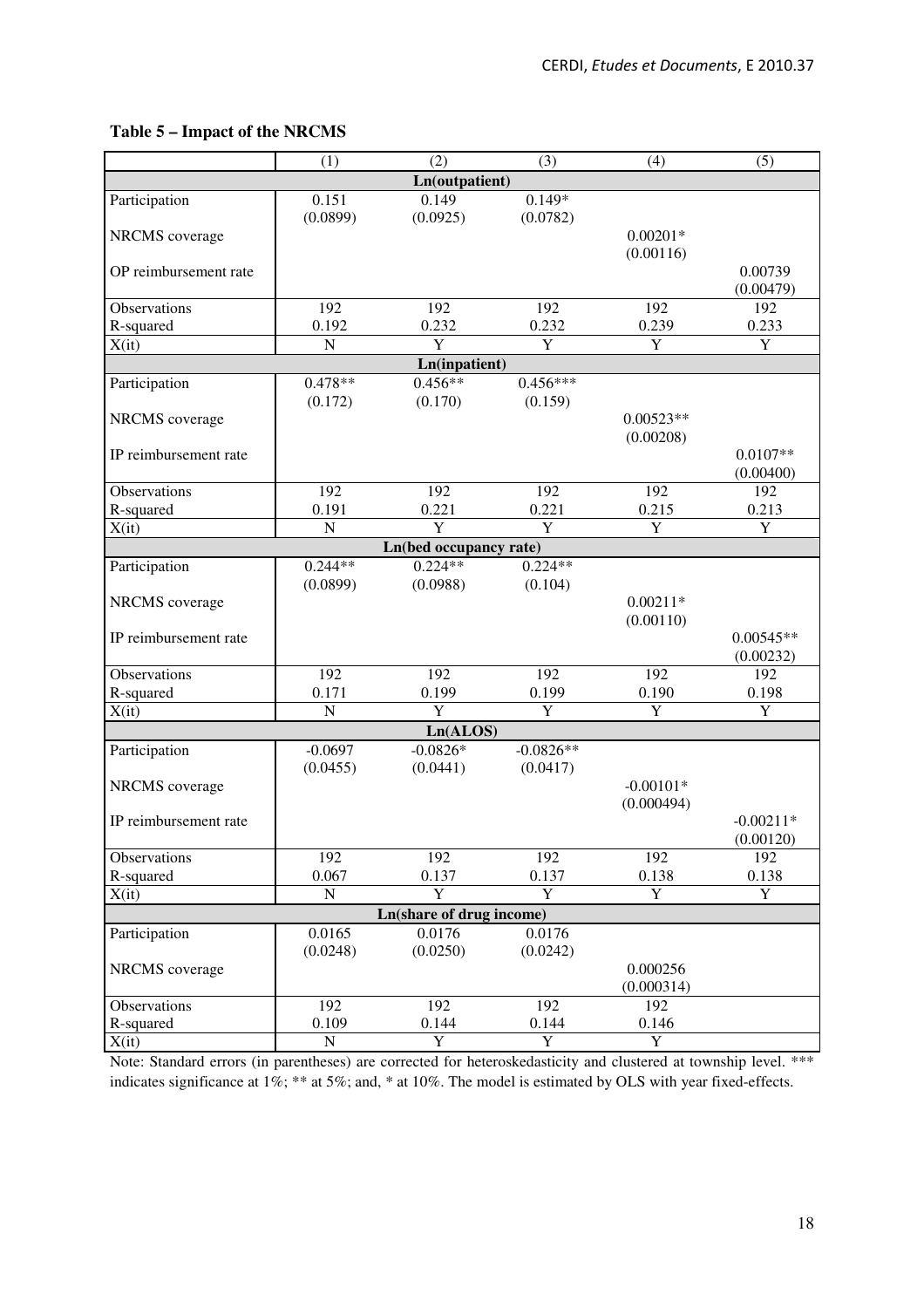#### *5.2 Heterogeneity of the impact*

 $\overline{a}$ 

The previous analysis supposes that the impact of NRCMS is homogenous. This section investigates the potential heterogeneous impacts of reform across space and over time. Results are listed in Table 6.

First, the incentive brought by the new insurance system is different for the population with different socio-economic characteristics. It can be expected that the price effect of insurance to increase healthcare demand and then, TH activities, is less important for people in rich townships than those in poor townships. In order to check these differentiated impacts across space and socioeconomic conditions, a dummy variable "poor"<sup>19</sup> is interacted with  $P_{\text{iii}}$ . Poor is calculated from the rural net income per capita. The "poor" dummy alone has not to be included into the model since it is captured by the income variable. *According to table 6, the reform shows higher impacts on discharged patient in poor townships than in non-poor ones.* For the bed occupancy ratio, the interactive variable is significant and positive whereas the participation dummy is not. It indicates that the reform has a *positive impact on the bed occupancy ratio only for THs located in poor townships*. In contrast, impact is not significantly different for the ALOS of THs in poor and non-poor zone, suggesting a homogenous pattern of disease for poor and rich. The NRCMS has neither average impact nor heterogeneous impact on the outpatient activities and on the share of drug income of THs in poor and non-poor zone.

Second, there are two types of THs: general and central. Theoretically, their missions and responsibilities are complementary. Central THs are better equipped to treat discharged patients than general hospitals. The former also brings technical support to the latter. In practice, our Chinese partners reveal that this distinction is not as clear. Central and general THs compete for patients. By interacting the participation variable with a dummy reflecting the hospital level (1 for central THs, and 0 otherwise, i.e. for general THs), it is possible to check if there is a differentiated impact of the NRCMS as regard to the type of the TH. The result of our estimation shows no evidence of the heterogeneous impacts of insurance between general and central hospitals.

Third, the effect of the NRCMS can be different over the time. The experience under the scheme can influence the impact of the NRCMS. It is therefore expected that the insurance has more influence on local agents' behaviors in places which have more experience with reform. Inspired by Gruber and Hanratty (1995) and Galiani *et al.* (2008), this paper investigates experience effect in two ways. On the one hand, cumulative effects of the reform are captured by the introduction of two dummies: 1 year

 $19$  Poor is calculated from the rural net income per capita of the township. A township is considered as poor when it belongs to the quintile 1 (townships belonging to the 20% of the poorest townships).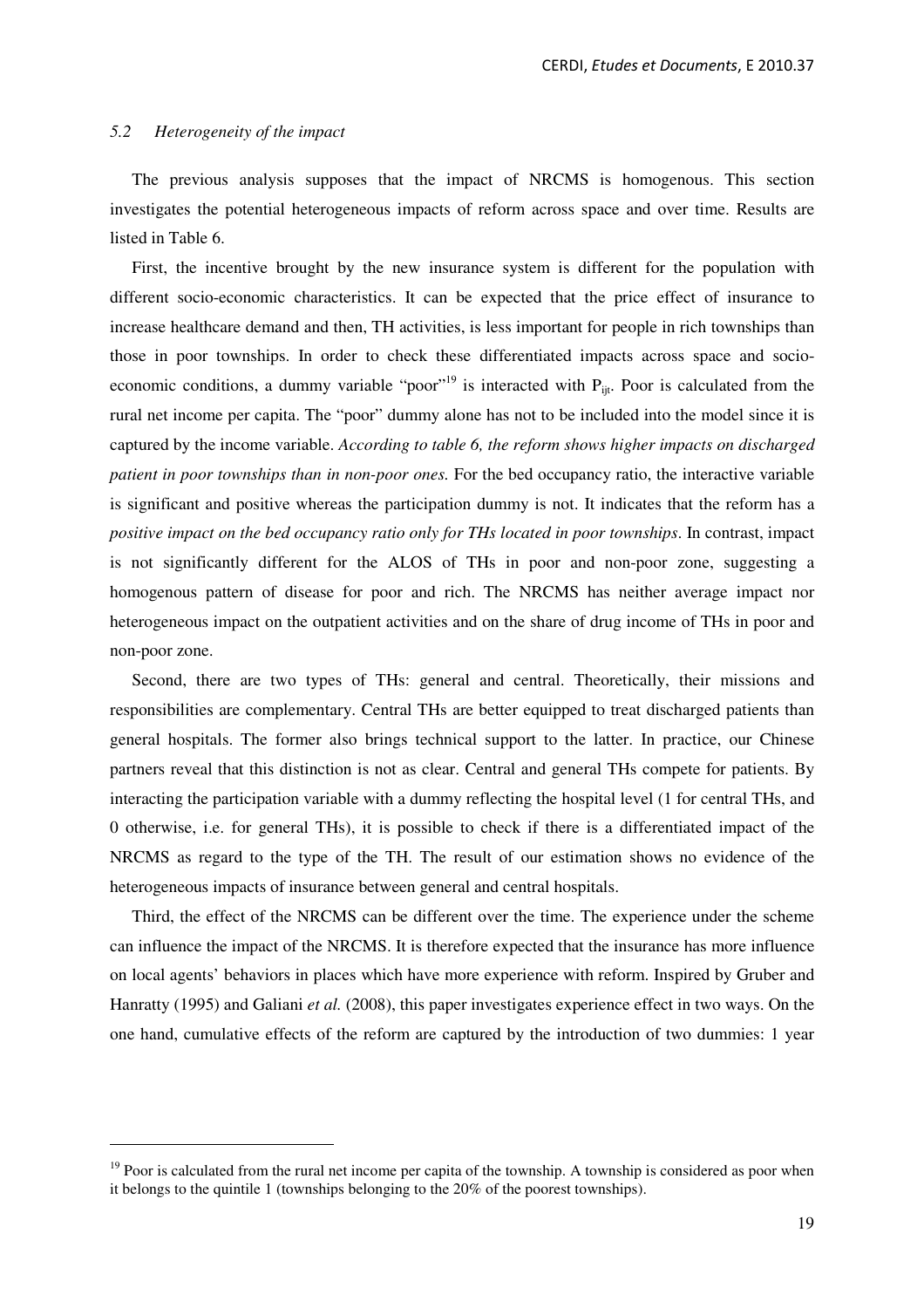after the reform", "2 years or more after the reform"<sup>20</sup>. On the other hand, a discrete variable from 0 to 5, reflects the number of years of coverage by the insurance system: 0 for the year in which the NRCMS is implemented, 1 when NRCMS is implemented since one year, 2 when the NRCMS is implemented since two years, etc. It assumes that there is a linear trend in the impact of the NRCMS. Results show that the impact of the NRCMS on outpatient visits, on the number of discharged patient and on the bed occupancy ratio decrease over time. The volume of outpatient and inpatient activities and the bed occupancy ratio continue to increase over time but at a lower rate of growth: the marginal impact of the NRCMS is decreasing. For ALOS estimation, the impact of the NRCMS seems to remain stable over time.

| Ln(outpatient)                                      | Ln(inpatient) | Ln(ALOS)    | Ln(occupancy) | Ln(share drug |            |
|-----------------------------------------------------|---------------|-------------|---------------|---------------|------------|
|                                                     |               |             |               | bed rate)     | income)    |
| Participation                                       | 0.150         | $0.395**$   | $-0.0807*$    | 0.156         | 0.0161     |
|                                                     | (0.0971)      | (0.170)     | (0.0446)      | (0.0970)      | (0.0244)   |
| $P*P00r$                                            | $-0.00721$    | $0.297*$    | $-0.00932$    | $0.328***$    | 0.00751    |
| $(1 = poor, 0 = non poor)$                          | (0.142)       | (0.172)     | (0.0582)      | (0.106)       | (0.0397)   |
| Participation                                       | 0.209         | $0.386**$   | $-0.0951*$    | $0.296**$     | $-0.00370$ |
|                                                     | (0.123)       | (0.164)     | (0.0522)      | (0.132)       | (0.0302)   |
| P*hospital level                                    | $-0.160$      | 0.187       | 0.0332        | $-0.191$      | 0.0566     |
| $(1 = central, 0 = general)$                        | (0.142)       | (0.381)     | (0.0783)      | (0.162)       | (0.0400)   |
| 1 year after NRCMS                                  | $-0.0357$     | $-0.145**$  | $-0.00627$    | $-0.0216$     | 0.0320     |
|                                                     | (0.0615)      | (0.0566)    | (0.0454)      | (0.0729)      | (0.0313)   |
| after<br>more<br>years<br><b>or</b><br><b>NRCMS</b> | $-0.170*$     | $-0.529***$ | 0.0504        | $-0.309**$    | $0.0783**$ |
|                                                     | (0.0968)      | (0.103)     | (0.0711)      | (0.111)       | (0.0358)   |
| # of years after NRCMS                              | $-0.129**$    | $-0.287***$ | 0.0289        | $-0.215***$   | $-0.00290$ |
|                                                     | (0.0527)      | (0.0969)    | (0.0520)      | (0.0659)      | (0.0213)   |

**Table 6 – Heterogeneous impact of the NRCMS** 

Note: Standard errors (in parentheses) are corrected for heteroskedasticity and clustered at township level. \*\*\* indicates significance at 1%; \*\* at 5%; and, \* at 10%. The model is estimated by OLS with year fixed-effects.

#### **6 Discussion and conclusion**

 $\overline{a}$ 

Chinese government began in 2003 the gradual implementation of the NRCMS, a medical insurance system for rural population. This analysis aims to assess the impact of the introduction of NRCMS on THs in Weifang prefecture. Based on a sample of randomly selected 24 THs over a nine years period, the impact of NRCMS on THs outcomes is estimated with first difference method, after having checked all the assumptions for the model with staggered entry.

*Estimations confirm that insurance reform increases THs activities*. These results are particularly interesting from a policy point of view and are consistent with those presented in the literature about the impact of the health insurance introduction (Wagstaff and Moreno-Serra 2009, Wagstaff *et al*.

 $20$  "1 year after the reform" equals to 1 if the township has been in the program since one year, 0 otherwise; "2 years or more after the reform" equals to 1 if reform as implemented in the township since two years or more, 0 otherwise.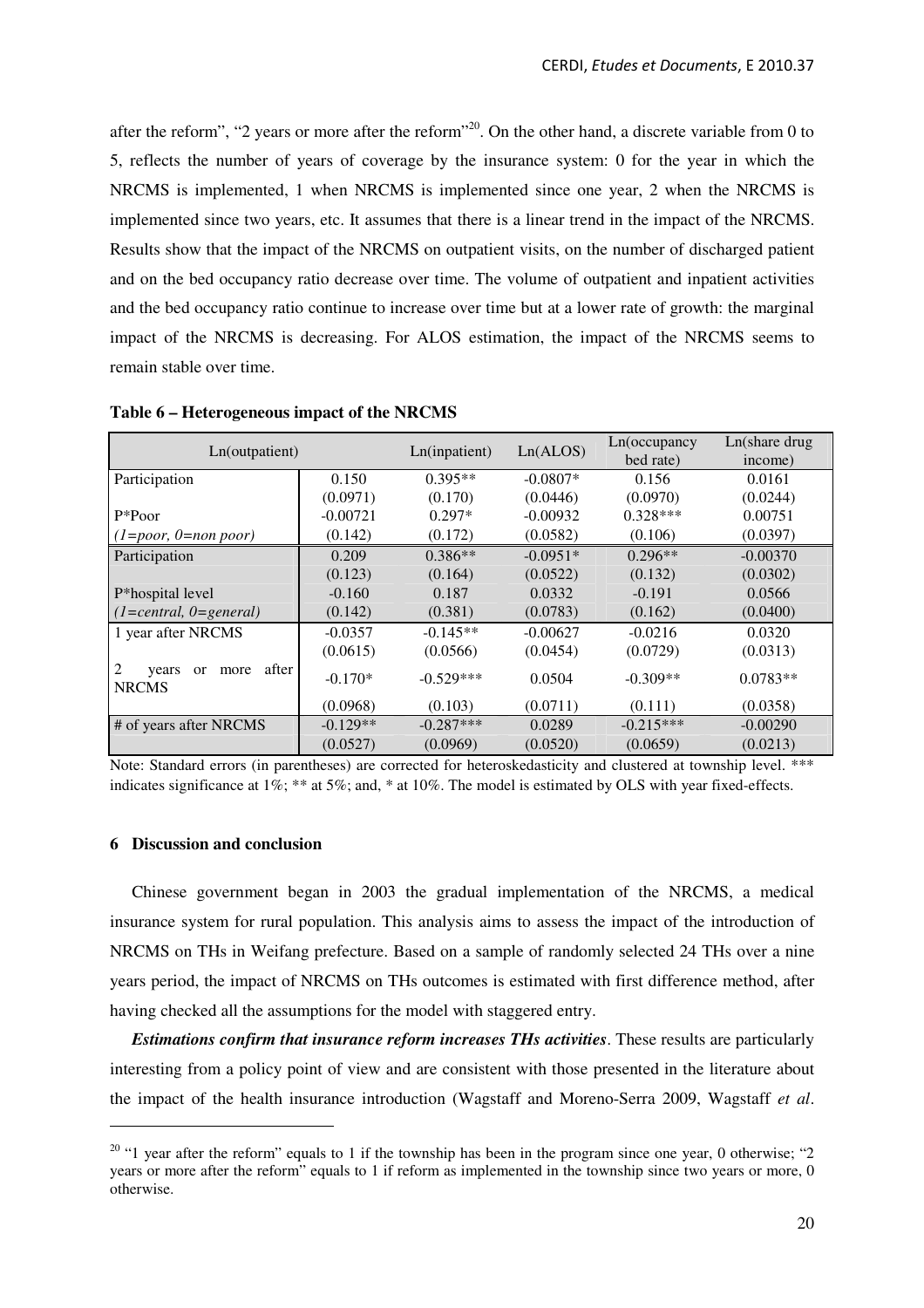2009). First, insurance impact is significant for hospitalization (discharged patients) but there are no clear effects for outpatient visits. It fits with expectation, because the design of the reform is merely focused on alleviating hospitalization costs borne by patients, these cost being much more expensive in average than outpatient visits. As the volume of hospitalization rises, the bed occupancy ratio increases as well. Second, results show the ALOS significantly decreased with the introduction of the reform. In order to control cost, the insurance scheme set reimbursement ceiling and Health Bureau took great effort to control drugs and service prices. These measures incite THs to reduce ALOS. Nevertheless, complementary information is needed to assess whether the reduction of ALOS is accompanied with a lower quality of health care.

The share of the business income generated by the drug sales reflects the financial structure of THs. The modification of THs' income structure is not a primary target of the reform, but it can be indirectly affected by the evolution of medical activities. In fact, medical activities bring two kinds of income: the sale of services and drugs. In China, the sale of drugs is more profitable for hospitals than the sales of services, especially those which are not associated with high-tech diagnosis. Therefore, hospitals tend to over-prescribe drugs (Liu and Mills 1999). Insurance is expected to encourage the sale of services because it incites people to seek medical consultation. However, as long as the profit margin of the sale of drugs is higher than that of the sale of services, the increase of the sale of services would proportionally increase the sale of drugs. The results of our estimation confirmed that insurance does not change the structure of TH's business income. The sale of drug continues to be the main source of business income.

Finally, *estimations show that the impact can be heterogeneous across space and time, especially for hospitalization*. On the one hand, discharged patients increase more in poor townships after the implementation of insurance than that in non-poor townships. Such results are not surprising because income is often the main obstacle to hospitalization, and the price elasticity of demand is higher for poor households. As insurance scheme gives similar financial support to all the insured, it represents a more important proportion of capacity to pay for the poor than for non-poor. Nevertheless, we can't infer from this point that catastrophic health care expenditures have been drastically reduced. Wagstaff *et al.* (2009) found that in Gansu province medical insurance had lead households to search for more specialized and costly care. As a result, they detected an increase in catastrophic expenditure. On the other hand, the influence of the NRCMS also changes over time because of the extension of the coverage rates and accumulated experience, the marginal effect being decreasing. However a longer period is necessary to assess the long term impact of the reform. An "∩" curve for activities could be observed in the coming years, although unlikely, if the quality of care deteriorates.

Two precautions needed to be highlighted. First, obviously the demand for healthcare at THs has increased thanks to the reform. But we don't know to what extend it implies a *net* increase of demand, or if a share of this demand is stemming from a transfer of demand from the upper level hospitals, as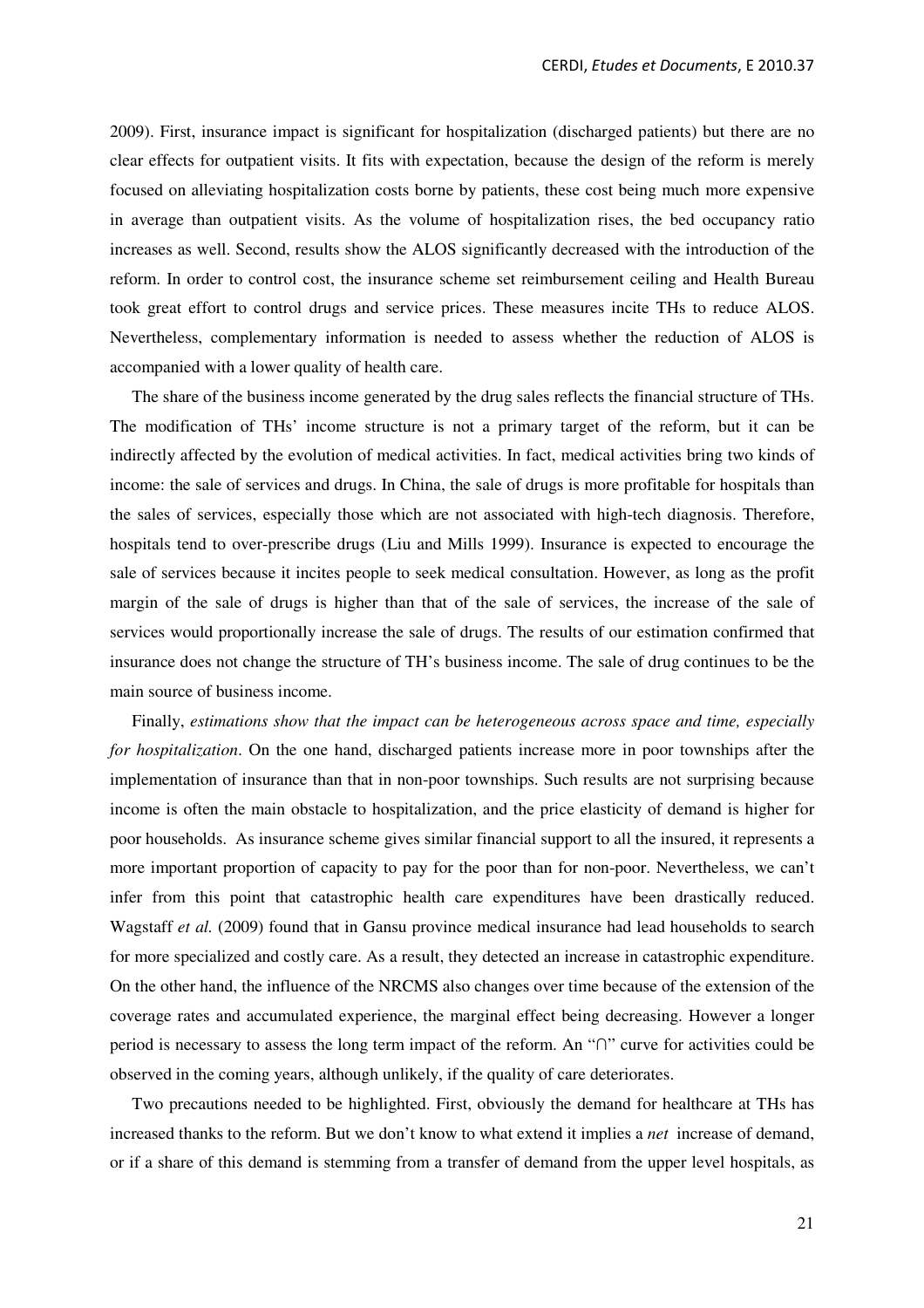NCMS increase the gap between the cost of care at township and county hospitals. Second, this study is based on a relatively small sample of 24 THs. Although this shortcoming is partly "compensated" by randomized process of selection of the hospitals and by the nine years of the survey period, it would be desirable to check the results with a larger sample. Lastly, as all the selected THs are from Weifang prefecture, the results cannot be directly generalized for other regions in China.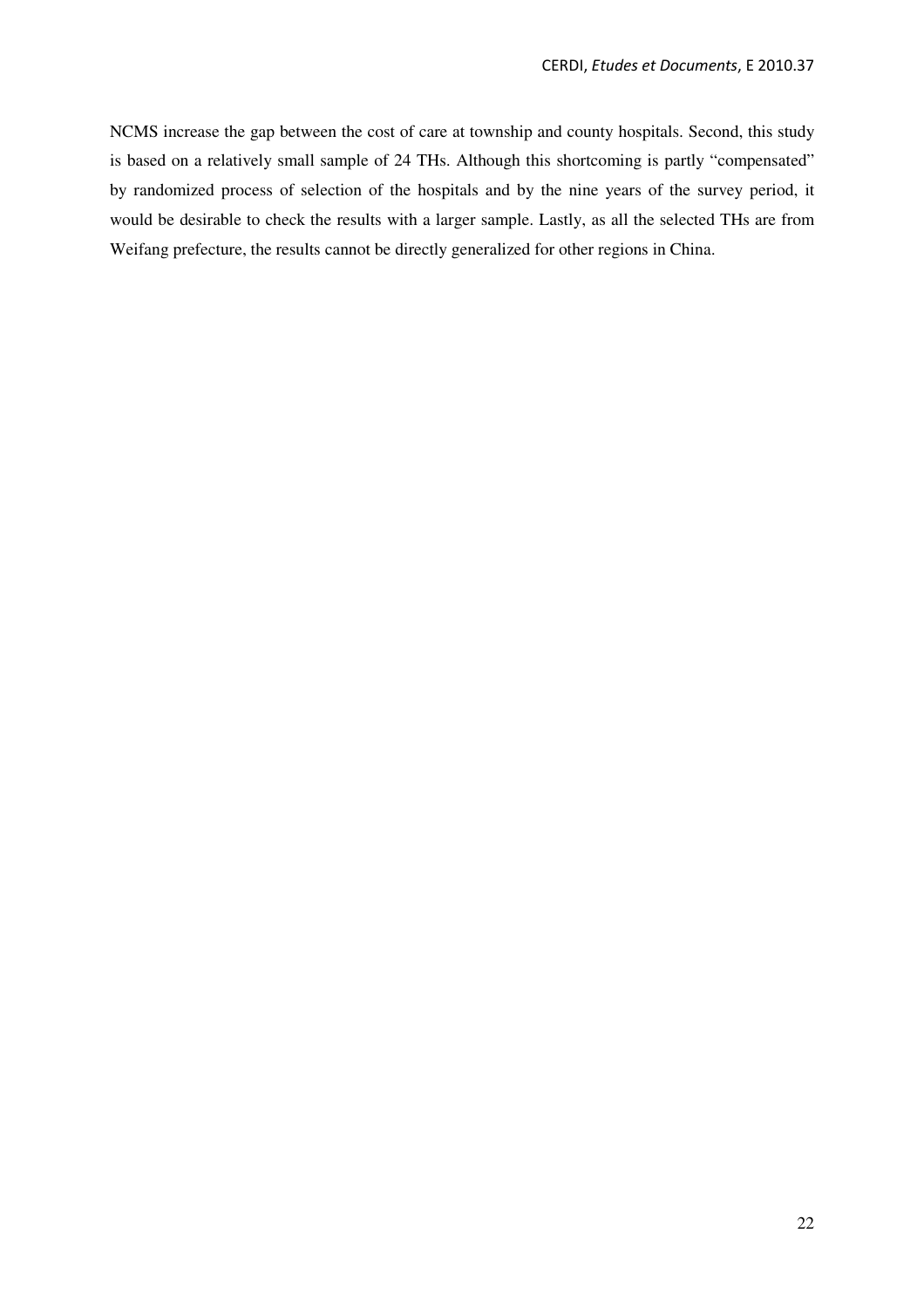#### **References**

Aker Jenny C., (2008), "Information from Markets Near and Far: The Impact of Mobile Phones on Grain Markets in Niger", Bureau for Research and Economic Analysis of Development (BREAD), Working Paper 177.

Aker Jenny C., (2010), "Information from Markets Near and Far: The Impact of Mobile Phones on Grain Markets in Niger", *American Economic Journal: Applied Economics*, 2(3), pp. 46-59.

Barham T., (2010), "A healthier start: The effect of conditional cash transfers on neonatal and infant mortality in rural Mexico", *Journal of Development Economics*.

Bhargava A., Franzini L., and Narendranathan W., (1982), "Serial correlation and the fixed effects model", *Review of Economic Studies*, 49(4), pp. 533-549.

De Janvry A., McIntosh C. and Sadoulet E., (2010), "The Supply- and Demand-Side Impacts of Credit Market Information", *Journal of Development Economics,* 93(2), pp. 173-188.

Eggleston K., Ling L., Qingyue M., Lindelow M. and Wagstaff A., (2008), "Health Service delivery in China: a literature review", *Health Economics*, 17, pp. 149-165.

Galiani S., Gertler P., and Schargrodsky E., (2008), "School decentralization: helping the good get better, but leaving the poor behind", *Journal of Public Economics*, 92(10-11), pp. 2106-2120.

Gruber J. and Hanratty M., (1995), "The Labor-Market Effects of Introduction National Health Insurance: Evidence from Canada", *Journal of Business & Economic Statistics*, 13(2), pp. 163-173.

Hillier S. and Shen J., (1996), "Health care systems in transition: People's Republic of China. Part I: An overview of China's health care system", *Journal of Public Medicines*, 18(3), pp. 258-265.

Hsiao William C., (1984), "Transformation of health care in China", *The New England Journal of Medicine*, 310(14), pp. 932-936.

Hsiao William C., (1995), "The Chinese Health Care system: lessons for other nations." *Social Sciences & Medicine*, 41(8), pp. 1047-1055.

Imbens Guido W., (2004), "Nonparametric estimations of average treatment effects under exogeneity: a review", *Review of Economics and Statistics*, 86(1), pp. 4-29.

Imbens Guido W. and Wooldridge Jeffrey M., (2007), "What's New in Econometrics." Lecture Notes, NBER Summer Institute.